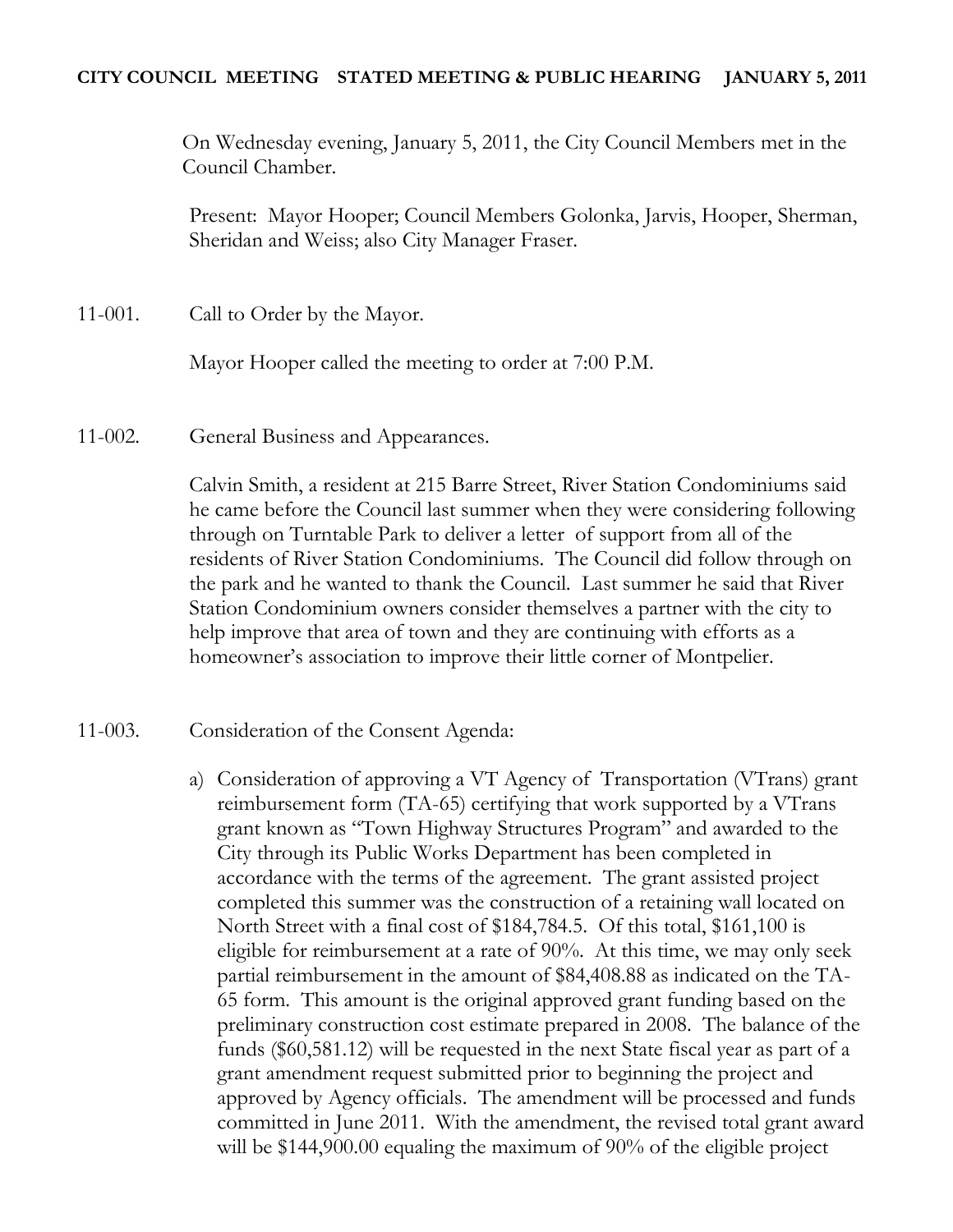**City Council Meeting Page 2 of 24 January 5, 2011**

cost. City Council members are asked to acknowledge their approval by signing the attached form.

b) Consideration of approving, by ratification, a land transfer between Duane Wells and the City of Montpelier's Police Department regarding property located no Pitkin Court. A land transfer, with associated maintenance and parking agreements, was agreed upon as part of the development plans for the new Police Department with negotiations beginning in 1998 and finalized in 2000. The site plan and property line adjustments were approved by the Planning Commission in 2000 as part of site plan review. The land exchange effectively realigned the boundary line located between the parcels. However, recent research conducted in response to questions regarding the assignment of winter maintenance responsibilities caused staff to discover that the proper deeds were never recorded in the Montpelier land records (see memorandum to City Manager prepared by Tom McArdle, Public Works Department). Compensation for the land exchange was provided and the respective parties have conducted all affairs since the construction of the Police Department with the full understanding that the deeds had been properly executed and recorded.

Recommendation: Approval of the warranty deed from the City to Duane Wells; acceptance of the warranty deed from Duane Wells to the City; and assignment of the City Manager to sign the documents on behalf of the City Council as the City's duly authorized agent.

c) Consideration of becoming the Liquor Control Commission for the purpose of acting on the following:

Request for a catering permit for Hyzer Industries, Inc. d/b/a Three Penny Taproom to cater a Legislative Reception at the office of Kimbell, Sherman & Ellis at 26 State Street on Thursday, January 13, 2011 from 4:30 to 7:30 P.M.

d) Approval of Payroll and Bills. Payroll warrant dated December 23, 2010, in the amount of \$30,327.34 and \$112,949.37. General Fund Warrant dated December 29, 2010, in the amount of \$292,383.36 and \$4,413.03.

Motion was made by Council Member Hooper, seconded by Council Member Sherman to approve the consent agenda with the added catering permit. The vote was 6-0, motion carried unanimously.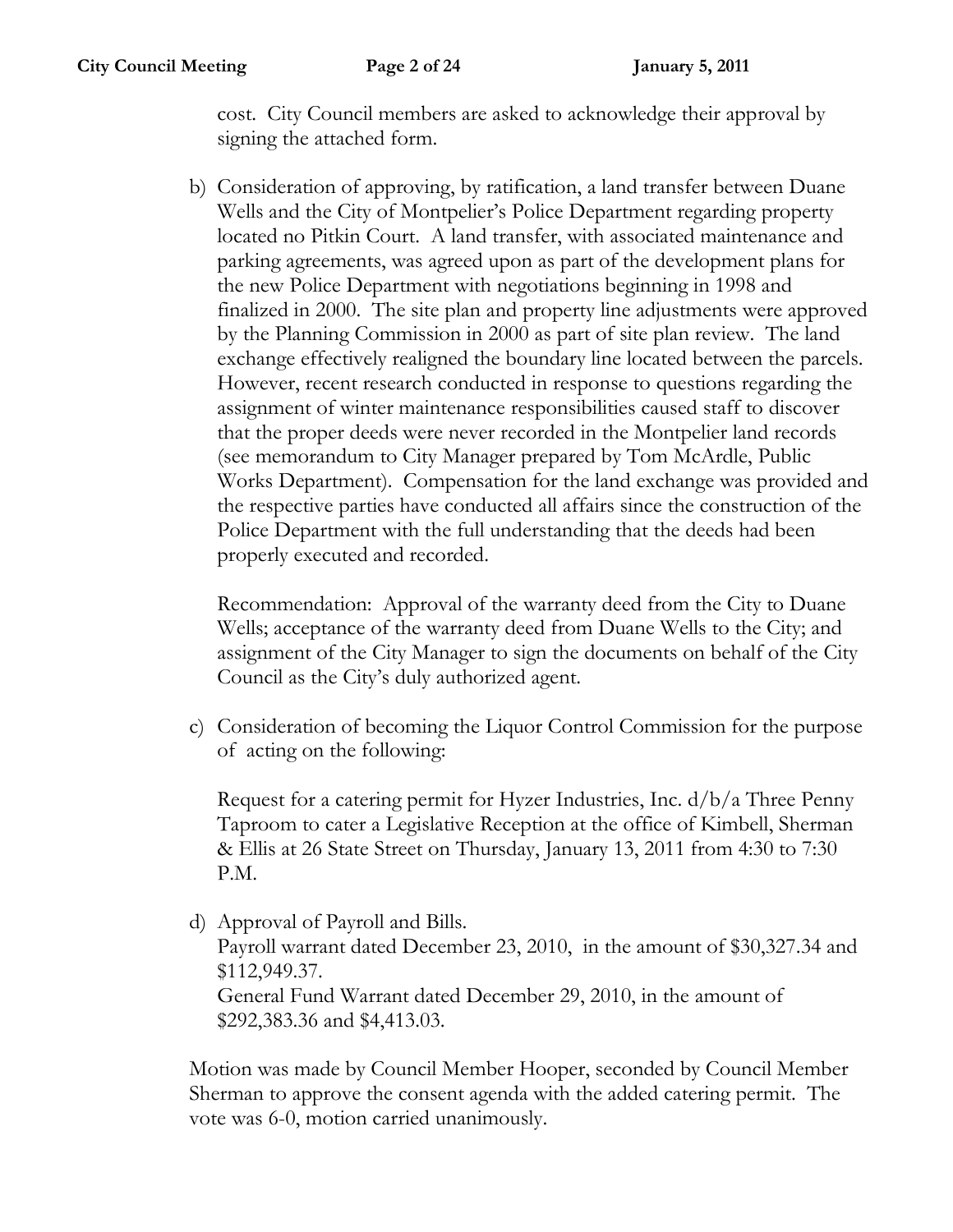- 11-004. Convene the Second Public Hearing to consider amendments to the Montpelier Zoning and Subdivision Regulations.
	- a) The proposed amendment relates to floodplain development and is required by the National Floodplain Insurance Program (NFIP) because the City of Montpelier participates in the program.
	- b) The proposed bylaw amendment allows the City of Montpelier to continue meeting the minimum requirements of the NFIP.
	- c) City Council conducted the First Public Hearing on December 15<sup>th</sup>; the specific changes, as well as any further amendments made on December  $15<sup>th</sup>$ , are outlined in the Notice of Public Hearing (attached). A copy is also available and can be downloaded from the front page of the City of Montpelier's website: [http://www.montpelier-vt.org.](http://www.montpelier-vt.org/)

Mayor Hooper opened the Public Hearing at 7:07 P.M.

Clancy DeSmet, Zoning Administrator, provided the Council with some additional information along with several maps. The current floodplain on Barre Street goes all the way into the playground at 58 Barre Street, which the new floodplain doesn't. It barely covers Barre Street any longer. Blanchard Court is a new floodplain. It is all based on new data. The old data was hand drawn and done by engineers. The new information was done with lidar so they flew over the city of Montpelier and estimated in a different way. Right now we are in the 180 day period of the appeal period. The city won an appeal previously but there has to be another public process because they are county wide maps. Any development along Barre Street changes because it doesn't have to meet certain standards of the floodplain regulations. It is a big change and it has been almost four years since the new maps came out.

Council Member Weiss asked if the entire county was in the 180 day appeal period.

Zoning Administrator DeSmet replied yes.

Council Member Weiss asked if one portion of the county is rejected what would be the impact on Montpelier?

Zoning Administrator DeSmet said it would start the clock again. The Agency of Natural Resources is confident the maps will become effective this summer.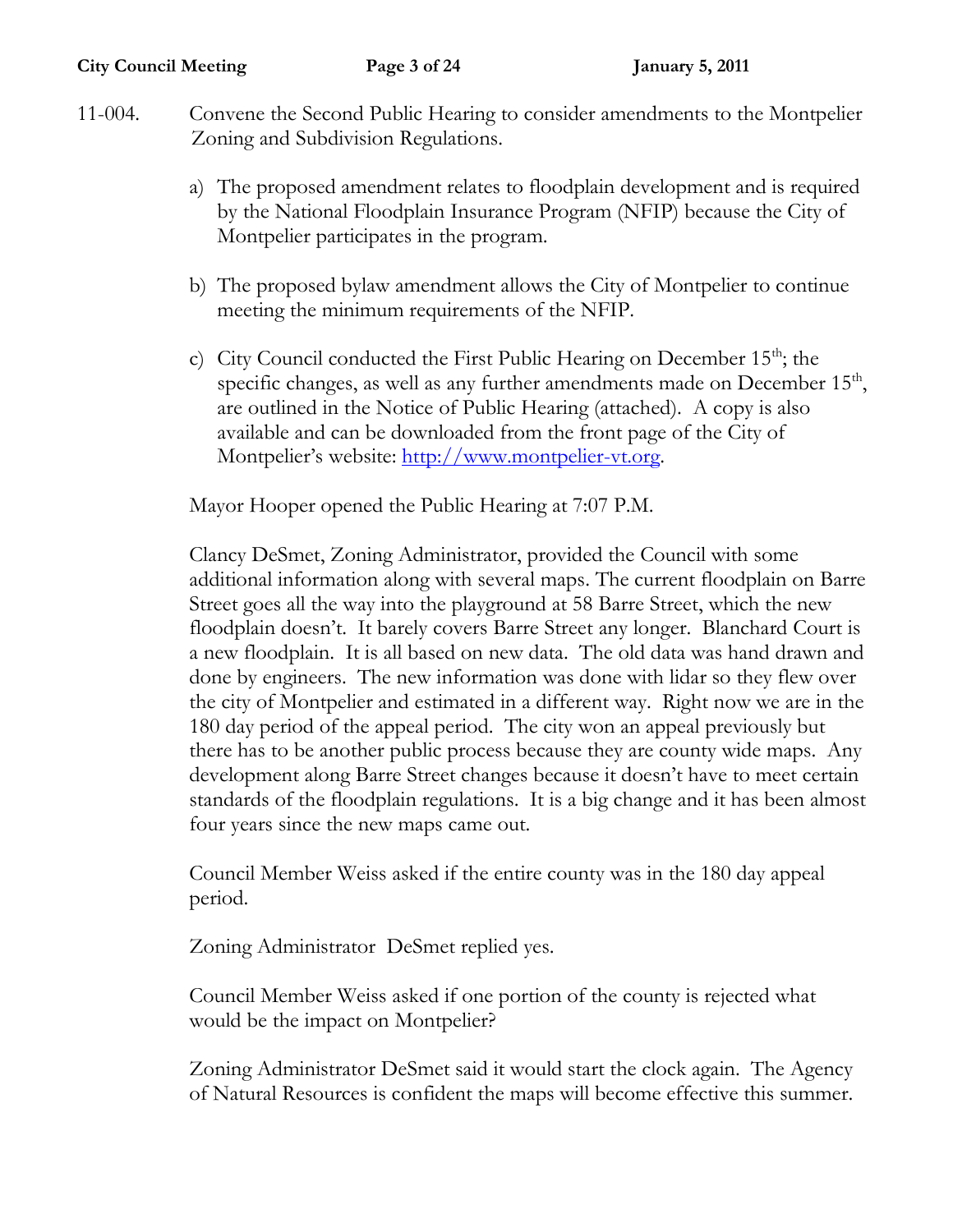Council Member Sherman asked Clancy what the impact was on the Carr Lot area.

Zoning Administrator DeSmet said the Carr Lot is still within the 100 year floodplain. The only difference is the appeal they prevailed on changed the floodway. They don't allow building within the floodway unless you can demonstrate there will be no impacts downstream or upstream which is a very difficult standard to meet.

Mayor Hooper closed the Public Hearing at 7:13 P.M.

Motion was made by Council Member Hooper, seconded by Council Member Weiss that the City Council adopt the proposed amendments to the Montpelier Zoning and Subdivision Regulation relating to floodplain development. The vote was 6-0, motion carried unanimously.

## 11-005. District Heat Update.

Planning & Development Director Hallsmith said she and Harold Garabedian wanted update and clarify some of the things that happened at the last. Their initial reviews of the bids they have received to date on the project were high, and there were some reasons for that. It didn't make the project undoable. It just meant they needed to look at some more information about how to rescope it and reprice it. After the last meeting they asked the bidders to submit some more information using hot water instead of steam. This has convinced them that the project is actually economically viable but with a bigger size and bigger scope it started to look borderline. They are moving forward making a proposal to the State of Vermont. They are drafting the proposal now outlining the conditions they would like to have between the state and the city and plan to have a discussion with the state next Friday. They are hoping over the next week their analysts and engineers will have a chance to look at what they are proposing and make sure it is acceptable.

The state has been undergoing a parallel process with the city and hiring economists and engineers to study how this works for them and have come up with some very promising answers. One of the answers they have found is that by accelerating their improvement plan for the plant they could save themselves close to \$2 million over the next 20 years because of the reduced costs for energy achieved by the efficiency and the lower cost of fuel that the new plant would provide.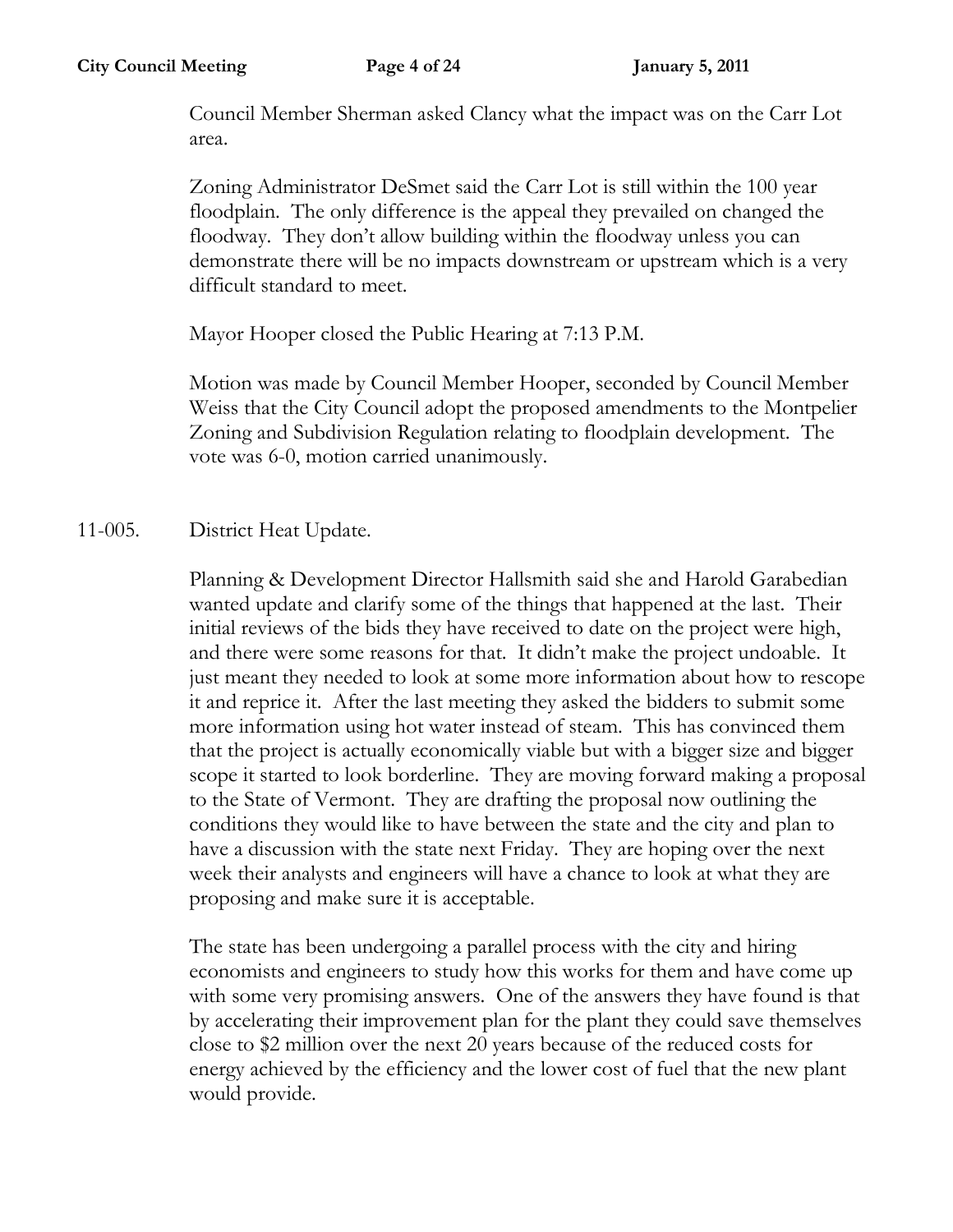They are shooting to make this plant absolutely affordable for the city and the state. That means they are looking at the current costs of fuel that the city is spending on energy, current cost of capital and operating the city is spending on energy, and the state has been doing the same thing. So far the numbers we have based on the bids and the analysis shows the prices for energy that we will be paying once the plant is built are no more than the prices we are currently paying and the state is currently paying. That is largely due to the grant they received. If they didn't have the grant putting that much capital in place would be quite expensive. There will be more information for the next Council meeting on January  $20<sup>th</sup>$  when they expect to have a recommendation.

Council Member Golonka said Gwen is talking about meeting with the state on January  $14<sup>th</sup>$  and getting her recommendation to the Council on the  $20<sup>th</sup>$ . Will there be information on the  $14<sup>th</sup>$  in their packets?

Planning & Development Director Hallsmith replied absolutely and they will be giving the Council their proposal once it is drafted, and they will probably have it this week.

City Manager Fraser said their plan is to lay out how they see it working for both the city and the state including a partner soon. What they will be able to get to the Council on January 14<sup>th</sup> is the state's reactions to that proposal. He thinks it is important for people to understand what we are pushing towards because there are a lot of concerns about the cost of the project, and understandably because it is a huge project with big numbers. When people hear about these multi million of dollars they think the city is assuming those costs on top of our budgets. What they have defined affordable for the city is what is our current projected cost of fuel and capital replacement of boilers. The state is doing the same thing. If we are thinking the city, including the schools, are spending \$300,000 a year that is what they are trying to stay within – money they are already spending and not new add on. Another thing he wants to be clear about is that it is their goal to try to come up with a project that does not rely on the private customers to make it work. We don't want another Burlington Telecom. The plan is to make these numbers work with the city, state and public infrastructure. If they can get private customers and bring the costs for everybody down, great, but they are not trying to do that.

Council Member Weiss said up until tonight the anticipation has been that until the Legislature comes close to adjourning in May or June and the capital budget is derived, we really wouldn't know how firm the commitment is. On January 14<sup>th</sup> Gwen will be going back with a slightly different variation. Does she have a sense as to whether or not that is going to impede the state's final decision and the budgetary action?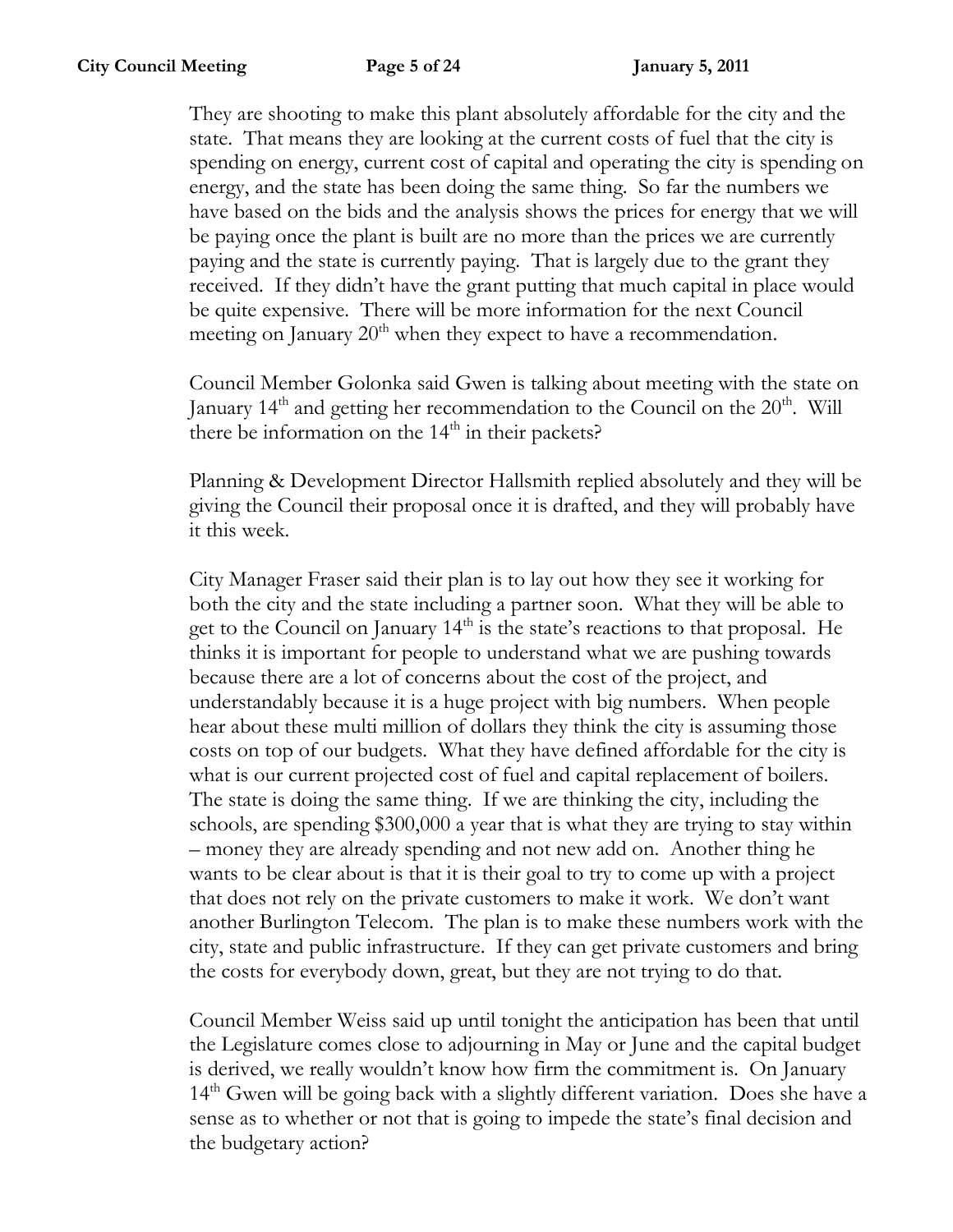Planning & Development Director Hallsmith said that is what they are trying to influence. In the state study of this project they have now come to determine that through an accelerated improvement schedule – they had planned originally to replace the plant in 2021 so the question their consultants have been asked is if we move that up to 2011, 10 years, what's its effect on the state's budget? What they found is by accelerating the improvement schedule and putting that in this year's capital budget instead of waiting until 2021 they will save close to \$2 million. That is because of the improved efficiency of the new plant and the lower fuel cost that the new plant allows them to purchase. We hope with the proposal we have for them they will make that policy decision and move their improvement schedule up so we can take advantage together of the savings derived from that. That is why we are in such a hurry because we need to get it into the state's capital budget. It is not there now moving into Inauguration week so that is why we are trying to get an analysis and a proposal to them.

City Manager Fraser said the next hurdle is to get the administration to propose it and then there is still the legislative process approval.

Planning & Development Director Hallsmith said in the course of all of that we will discover how much the city needs to put into the mix and how much the state is going to put into the mix. Is there additional grant funding that might help the state with some of their goals with steam versus hot water?

City Manager Fraser said the other key question is what price of oil you are measuring in comparison. We are trying to do it at current prices.

Planning & Development Director Hallsmith said the numbers the state economists have used to determine the payback in the net present value of the improvements are very conservative. There are scenarios that even current economic projections predict oil prices are going to be back at the same levels they were at the end of 2008 by the end of next year. As soon as oil prices go over \$3 per gallon for No. 2 heating oil this plant looks really smart. It is when it is still around \$2.50 that it is border line in terms of how much it cost versus how much we are paying, and they don't anticipate it will stay there for a long time. Of course, the price of wood escalates as well with the price of oil. The trajectory over time is pretty consistent that oil will increase at a higher rate than wood will, plus wood is a locally grown source of fuel.

Planning & Development Director Hallsmith said on January  $20<sup>th</sup>$  they will be here with a recommendation to the Council on the direction they should move.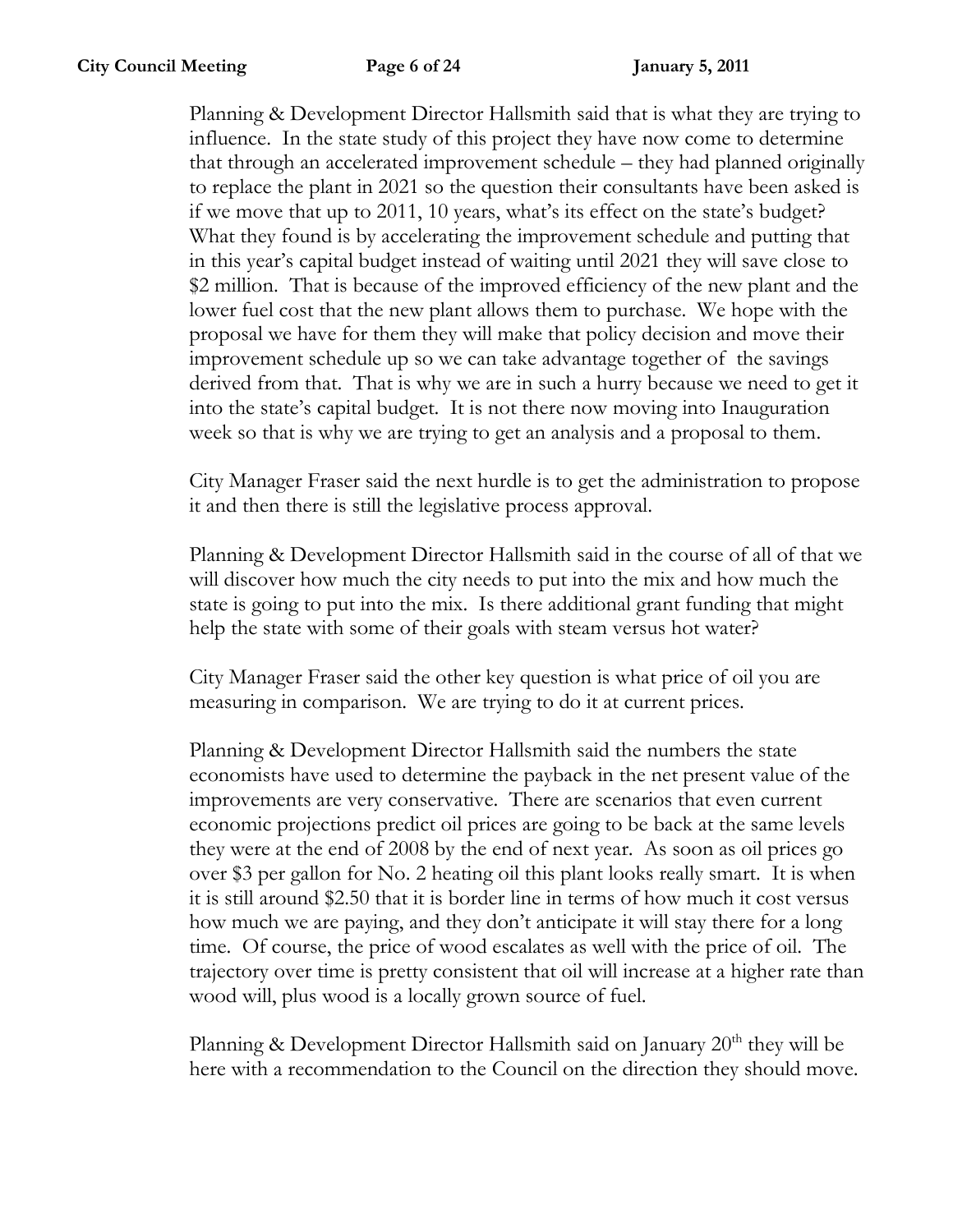## 11-006. Finalize the City Council's Proposed FY 2011-2012 Budget.

Mayor Hooper said they have systematically gone through each department, asked questions and flagging items in which they were interested in having more of a conversation around with the intention of having that conversation this evening. They have also received some larger thoughts from a couple of Council Members. Council Member Weiss presented them with a memo a couple of weeks ago proposing some reductions. She assumes from some information they received from Sandy Gallup this evening that Council Member Sheridan has asked some questions. Finance Director Sandy Gallup has provided the Council answers to a lot of the questions. In addition to the Council discussion they are having this evening there will be the opportunity for two public hearings on the budget to make comment.

Finance Director Gallup said there were some items that had finance related questions. The first one is the Community Justice Center – how much is allocated versus actual costs? This is because they allocate based on the full time equivalent of employees so therefore some of the costs wouldn't go away if they eliminated those employees. About \$12,000 in their budget is allocations which would not go away. This brings the actual Community Justice net tax costs to about \$20,000.

Council Member Weiss said he appreciates what she is doing. This program now has two budgets and those budgets are in the \$200,000 total range. The overwhelming number of dollars in those two budgets goes to salary. This program does not contribute to its space in this building so he thinks the allocation is greater than \$12,000.

Finance Director Gallup said she answered a simple question about the benefits costs.

City Manager Fraser said he would add they don't charge Planning, Finance, Manager or the Clerk or anybody else a space allocation, either. They are all city programs as this one is. There is a budget for the City Hall maintenance and operation. It could be allocated out by department, but right now it isn't.

Finance Director Gallup said under outstanding parking ticket revenue was a question she didn't have an answer for at the last meeting. As of June  $30<sup>th</sup>$ , the end of last fiscal year, the tickets receivable was about \$209,000. In accounting there is an allowance for uncollectable tickets of \$181,000. That is an asset of \$28,000.

Mayor Hooper asked why \$181,000 is uncollectable.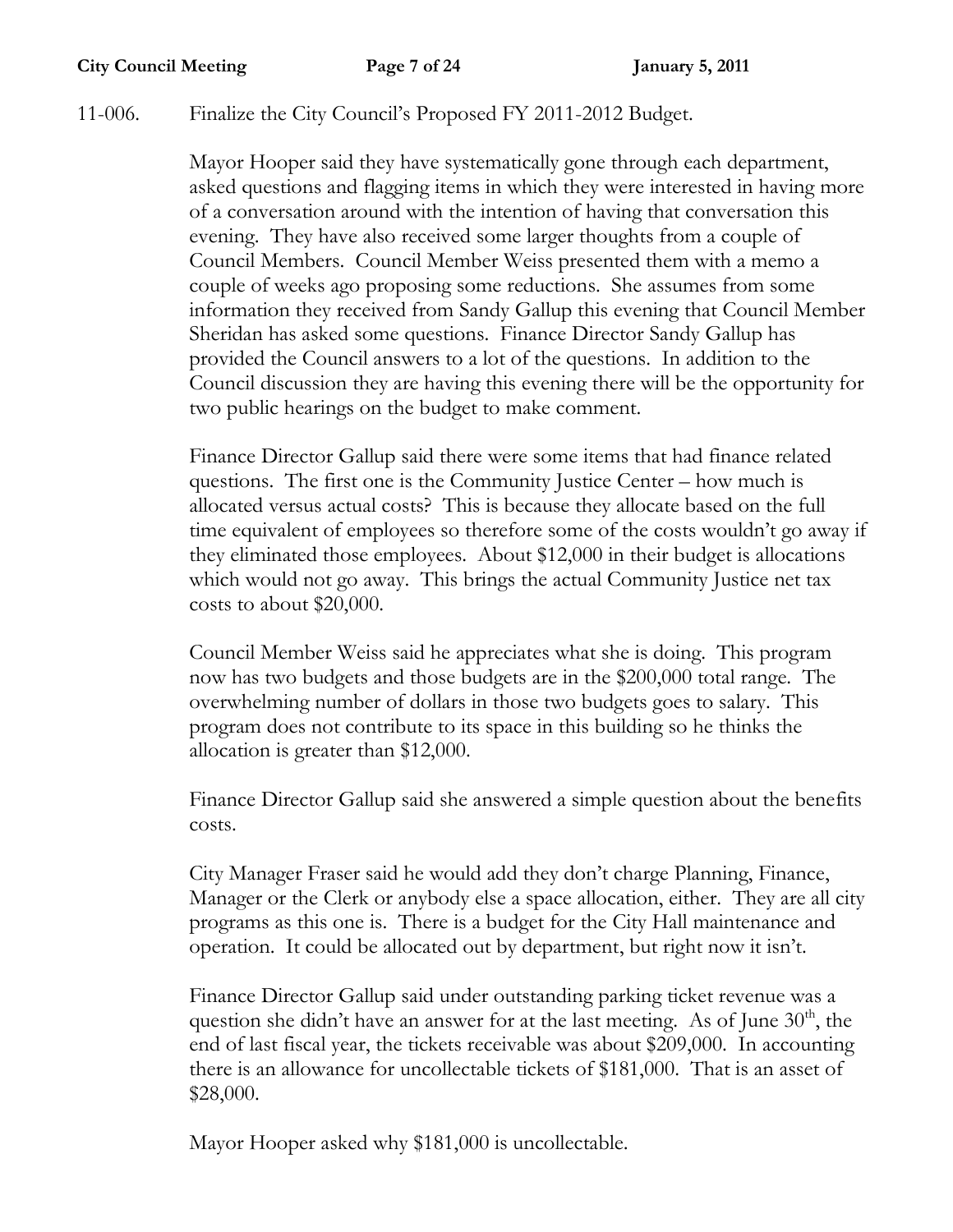Finance Director Gallup said it is because it is so old.

Mayor Hooper said at some point they need to write it off.

Finance Director Gallup said it goes back beyond 2006. People get tickets every day and never come back to town.

Finance Director Gallup said she was asked to break out personnel costs by FTE by department. There is a sheet that says proposed positions budget FY'12 which is without Council salaries and without fire calls. She did it by program and fund. There are 110.9 FTE (full time equivalents) and the average with the salaries and benefits together is \$77,000.

Mayor Hooper inquired if this included overtime salaries and total salaries.

Finance Director Gallup replied yes, and it includes all benefits. Even the pension liability is put in there; it is everything.

Council Member Weiss said he asked that the audit be put on this discussion agenda. To him it is absolutely wrong to be here on the  $5<sup>th</sup>$  day of January, 6 months and 5 days after the fiscal year closed, and he hasn't seen an audit report. He is asking for the budget year which we are working towards that there be some kind of a penalty clause put into the contract because if the city can't have an audit before they finalize their budget deliberations for next year we don't have a firm basis on which to work. That is his concerns.

City Manager Fraser said that is fair enough. They have certainly had this issue for the last couple of years with getting audits. In this particular year we have had an unusual situation with the changes we made in the Finance Office with having some of the financial statement work contracted out and now being brought in-house and the auditors can't complete their work until they get all of the financial statements from the firm that was doing them and they are still completing that work. They are finishing their contract with the city. That is an unusual holdup. Next year we won't be doing that. We will be doing the financial statements ourselves.

Finance Director Gallup said it is certainly their intent to have it by mid December. We do audit work in early October.

Council Member Weiss said what he is describing is an internal management problem and it does not help us to get the audit, and that is what we have to have. He doesn't see how they can vote on a budget for another year without looking at that audit first.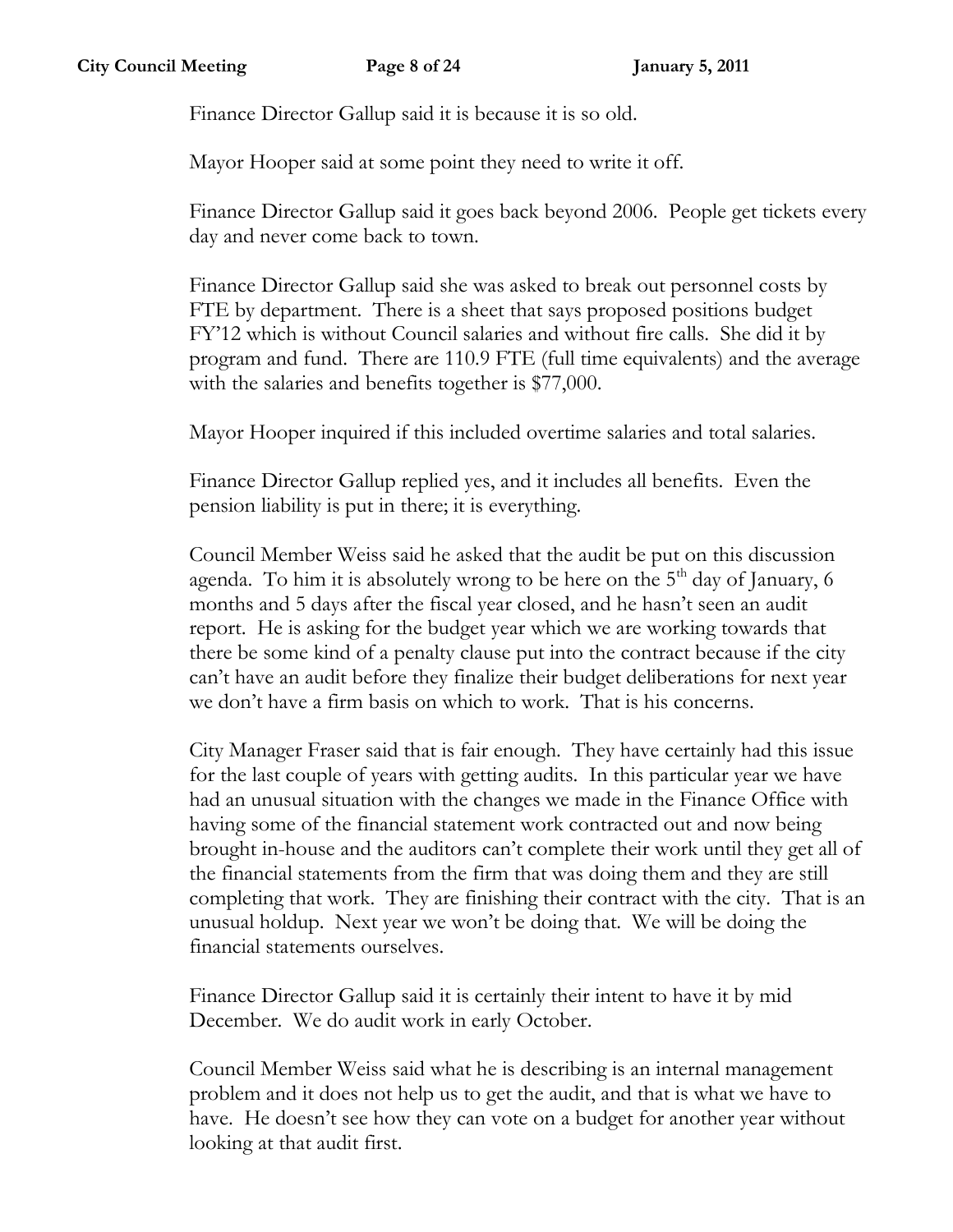Finance Director Gallup said it looks like they are going to have the audit by the final hearing for this budget.

Mayor Hooper said they understand the complexities of it but they really need the audit.

Finance Director Gallup said there is a bequeath called the Blanchard Bequeath and they had asked about the date when they could start using that money. Three quarters of it can be used, and you can start using it in 2038. Total debt obligations was another exercise that was well worth doing. She also had a cover memo with it just because a lot of things were becoming clear to her. Long term liabilities as of June 30, 2010 – government activities is the main category which is mostly the General Fund with the cemetery included as well and the business type activities which is the water fund, sewer fund and the parking fund with a total debt at the bottom. The year of issuance is the first column; the original part of the loan is the second column. The fiscal year of the final payment is the third and the payment in the budget is the FY'12 payment in the next column and the loan balance as of June 30, 2010 is the final column for government activities. It is \$8.27 million. For the water fund debt it is \$8.28 million and \$9.1 million for the sewer and small parking debt which is just the pension liability for a total of \$25.8 million. If you add the school debt of \$4.83 million there is a total city debt of \$30.68 million. The capital assets are about \$50 million.

Mayor Hooper asked Sandy Gallup what this tells her.

Finance Director Gallup said the capital assets is net of depreciation. There are common measures of how much you should have in debt.

Council Member Golonka said he would challenge her to say what we would be willing to sell to lower that debt or lower those assets.

Finance Director Gallup said to be honest she doesn't really know how we value our land such as Hubbard Park. It has to be worth millions and it probably isn't that highly valued.

City Manager Fraser said it is about 3 percent of the grand list.

Council Member Weiss said he maintains they have about \$50 million in capital debt. When he looks at the budget book on page 6 it is listed that the total capital debt is \$26 million. On page 7 the water fund is listed at \$17 million and the sewer fund long term debt is listed on page 8. He can't reconcile what he think he found on those sheets.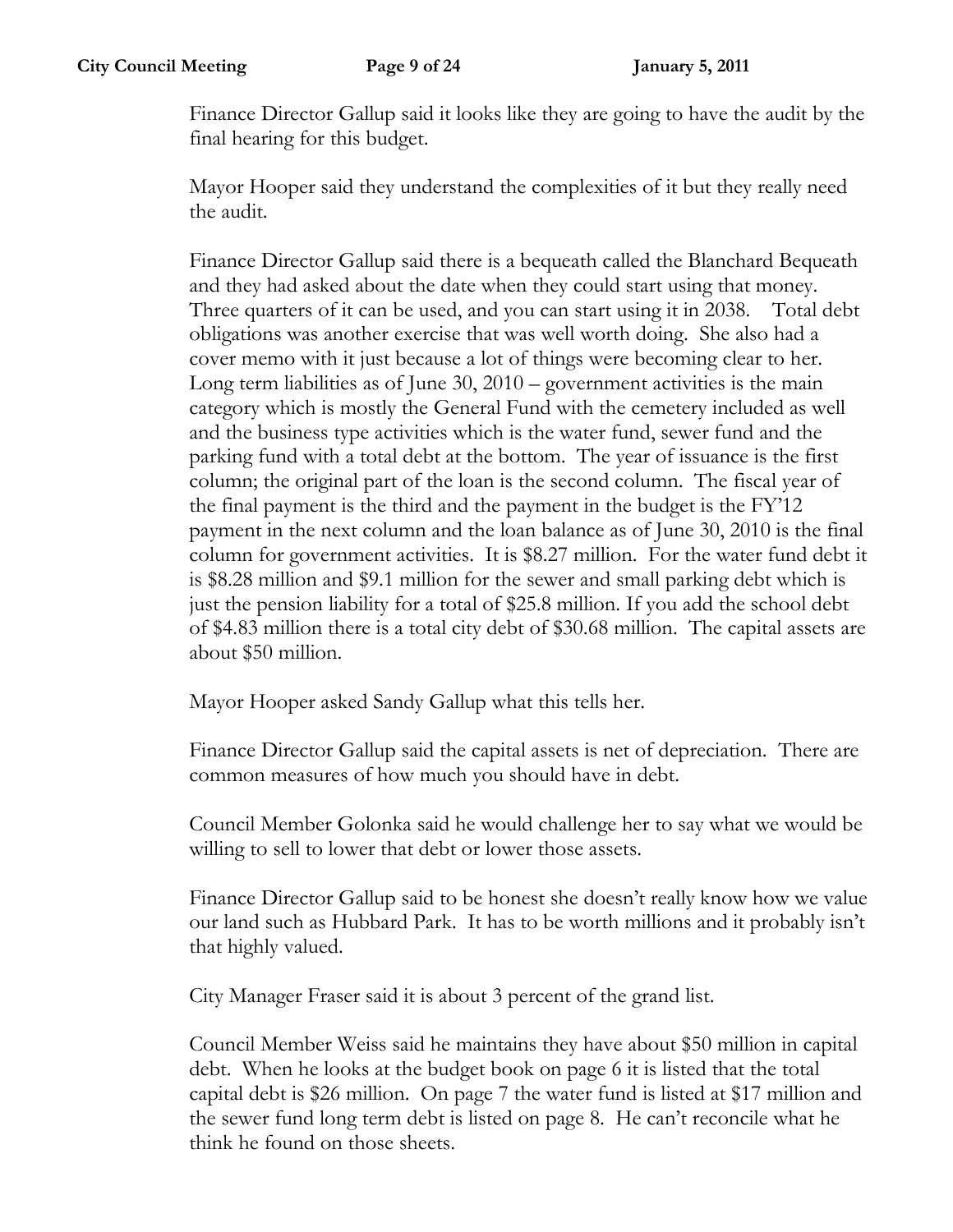City Manager Fraser replied those are total project costs for all sorts of projects. Those aren't debt. Those are paid out for projects now and in the future they might be considering. Those aren't debt numbers.

Council Member Weiss said he is going to maintain that this city owes \$50 million until somebody can help him understand why there is a \$20 million difference between Sandy's sheets and what he found in the budget book.

Finance Director Gallup said the easy answer is interest and there is principal only.

Council Member Golonka pointed out that is where the audit would be helpful.

Mayor Hooper said there is a concern that the city's debt is too high and it is a constraint on being able to do the projects they all want to do.

Council Member Weiss said if the Council in its wisdom was to reduce the operational budget for next year, reduce expenditures by a quarter million dollars we can't prepay or pay down all bonds. They could transfer that money into reducing a bond we could then start to save the interest on that money. That is what we need to do over an extended period of time, reduce down as many bonds as we are legally able to do. We could start doing that by lowering expenses.

Finance Director Gallup said anything that says Vermont Municipal Bond Bank or State Revolving SLRF she doesn't believe they can pay down early.

Council Member Golonka said they could create a sinking fund which would offset it so they could segregate assets.

Finance Director Gallup said Council Member Sheridan asked what a 1 percent cut by department is. It totals \$83,946. It would be close to a penny on the tax.

Mayor Hooper said Council Member Weiss' memo suggests we do some across the board reductions.

Finance Director Gallup added the savings in the county tax is \$15,938 which means the budget can be reduced by that amount.

Council Member Weiss outlined his memo to the Council. He said he is looking for a 3 cent budget cut which equals \$240,000. All of this can be found on page 6 in the budget book. If you look at the City Council there would be \$8,000 in that budget and he would reduce it by \$4,000. For every other entry from the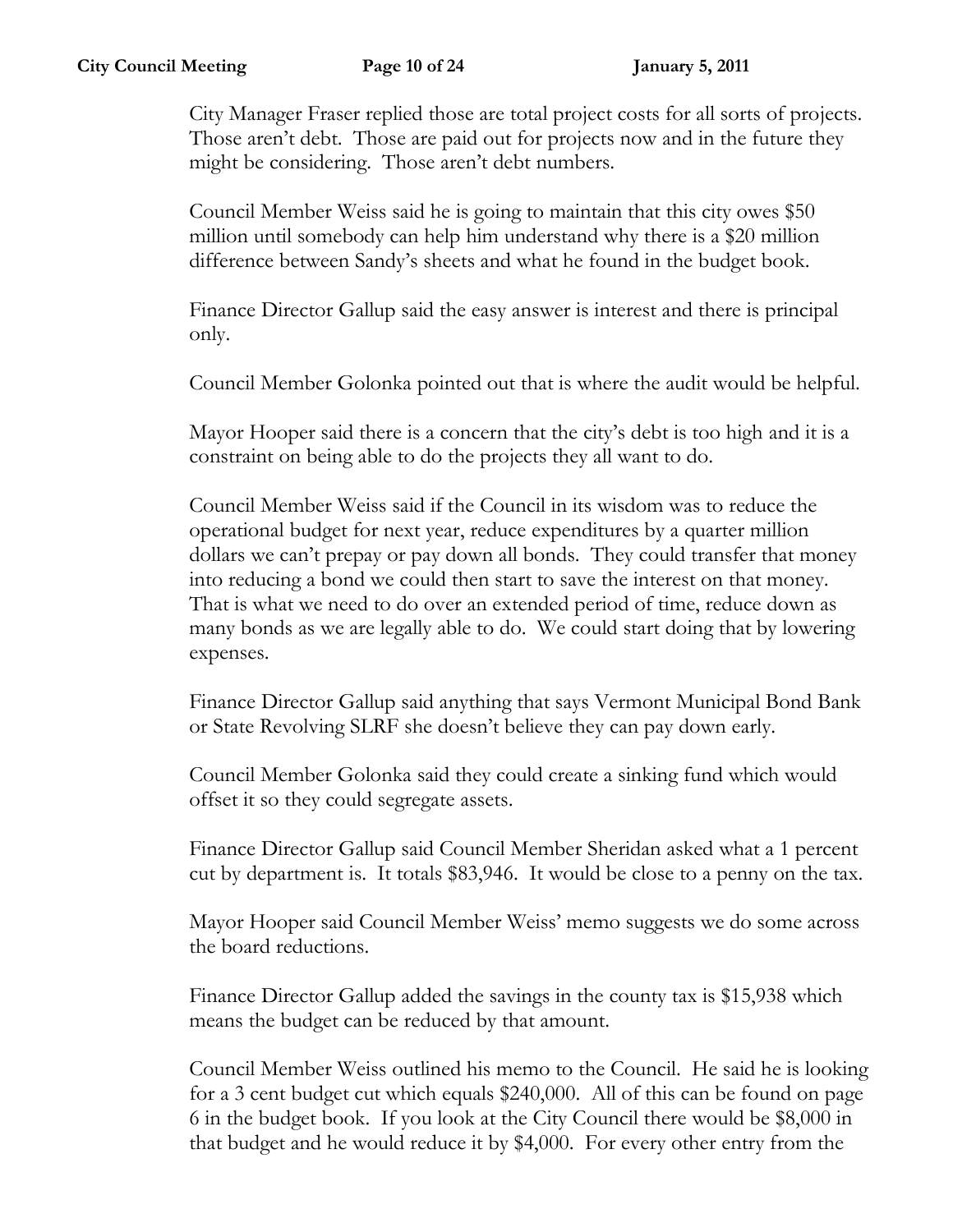Manager's Office to Fire and Ambulance is to take an amount by which to reduce it. On page 6 that reduction came from the increase between the current budget and the proposed budget for next year and there is still a balance left within that increase so it wasn't a complete elimination. That indicated with some 108 employees it should be certainly possible to eliminate 2 positions equal to about a total of \$91,000. He thinks this is all reasonable and doable and he doesn't think any program or department is going to be substantially hurt because they are still getting an increase from the current budget to the present budget.

Council Member Jarvis posed a question about how the city is doing in terms of equity between personnel plan employees and paying union employees.

City Manager Fraser said they thought about holding the line at zero there. It's not an easy answer because the jobs are so different. The market is different for different groups of jobs. There is only one union signed for this coming budget year. Two are up for negotiations. The non union employees have not been gaining at the same rate as the union members. The total personnel costs include everything with benefits. There is 1% in for non union employees and nothing for the two unions except for the Fire Union who has signed at 3.5%.

Mayor Hooper said effectively the conception of step increases a large portion of our workforce is proposed to be in at zero percent or a 1% increase. She asked the Council if they wanted to do across the board cuts and her sense is they want to go one by one at the flagged list.

Council Member Weiss said the only bargaining chip for him is a 3 cent reduction in the operating budget equaling \$240,000.

Council Member Sherman said her target was zero increase and they are close to a minimal increase in the operating budget. Targets are different from requirements. She would like to make sure the Montpelier Circulator is included somewhere in the budget.

Council Member Golonka said if they can flag \$240,000 and be comfortable with it that would be his goal.

Council Member Jarvis said there is no way they are going to find \$240,000 and she wouldn't agree to most of these cuts.

Mayor Hooper said at the top of the list was a proposal to cut 10 percent out of the Planning Department.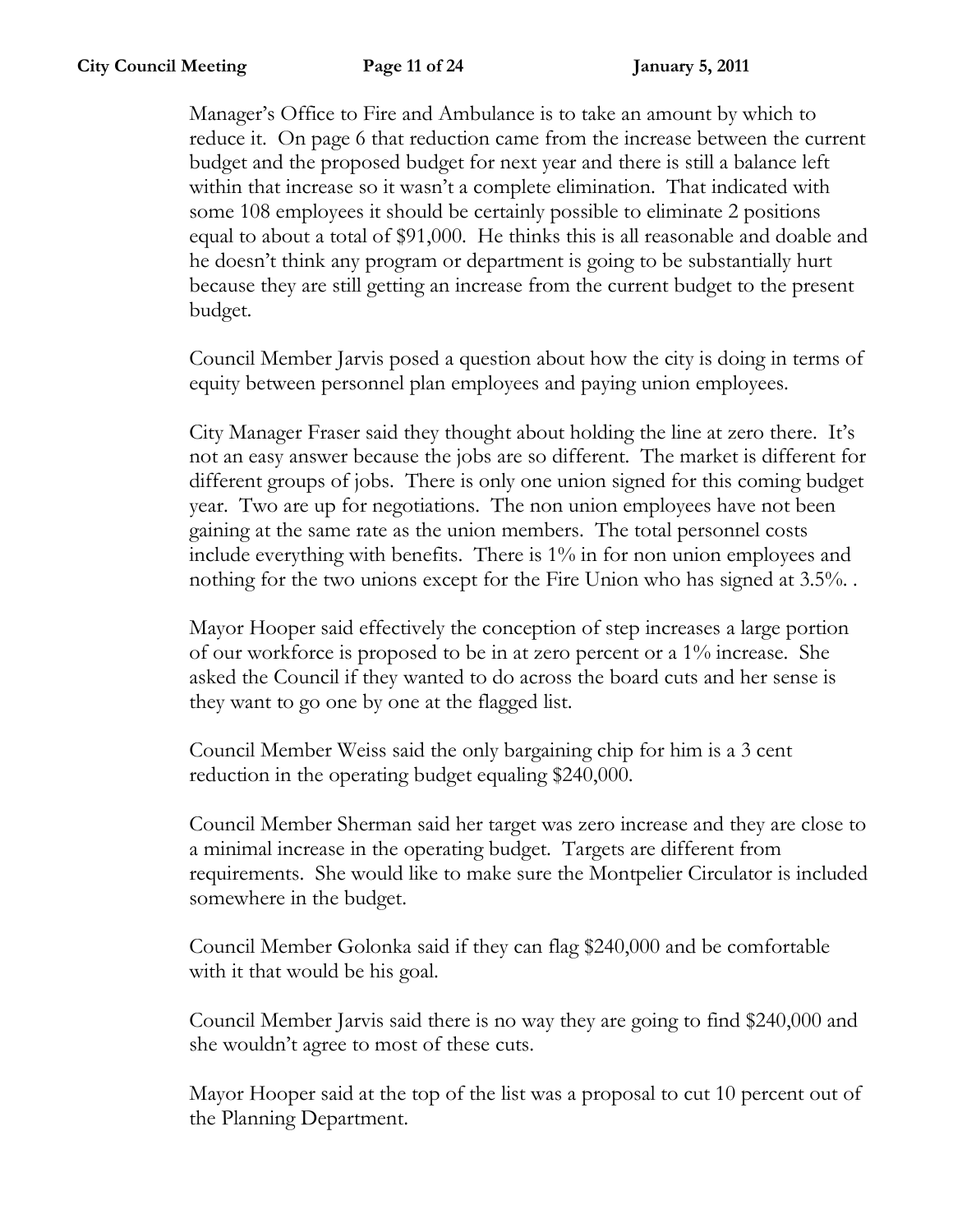Council Member Jarvis asked what service are we providing in the Planning Department do they think they shouldn't provide any longer.

Council Member Weiss said as a Council Member his role is limited to policy. A cut in the planning budget to him is a policy matter. If the Council approves that it is up to management to make a determination as to where they are going to get it.

City Manager Fraser said there would be some service reductions. Planning obviously has zoning enforcement which is required and then its other functions are involved in planning projects, whether it is the district energy plant or 58 Barre Street. The city as a matter of policy has embraced community development loan programs for creating affordable housing, etc. They could reduce the Planning Department by 2 people and take Eric with his GIS and put him in the IT Department and put Garth under the Manager as community development and cut the Planning Department to 3 people. The functions and services they are doing are the same services.

Council Member Jarvis said she would like to see us as a city spend more person hours on economic development issues and see the Planning Department work on those. Her thought is to get more out of that department and not less.

Mayor Hooper said there was also a question about the \$20,000 that appeared in Planning for the VISTAs which was in the capital budget.

Council Member Golonka said that was the lion's share of the increase in planning.

Council Member Jarvis said it is the city's contribution towards the salaries of two full-time employees. At this point the VISTAs are doing the lion's share of the work for the zoning that is going on.

Council Member Sherman said the VISTA employees come from the Youth Services Bureau who has a multi faceted AmeriCorps and VISTA Program. You can host VISTAs if you pay part of their living allowance stipend. It's not called a wage which is in the realm of \$12,000 so they live at a poverty level. That is the whole principle of VISTA – you do service, and this is a place where they do service because the city and the Planning Department are host sites. They are here for a year and have a number of responsibilities and performance measures they have to achieve that is in the grant that is held by the sponsoring nonprofit organization. They fulfill those duties here. She would say they get remarkable talented VISTAs here. It is partially because of the learning opportunity and the training they get from being here that they are willing to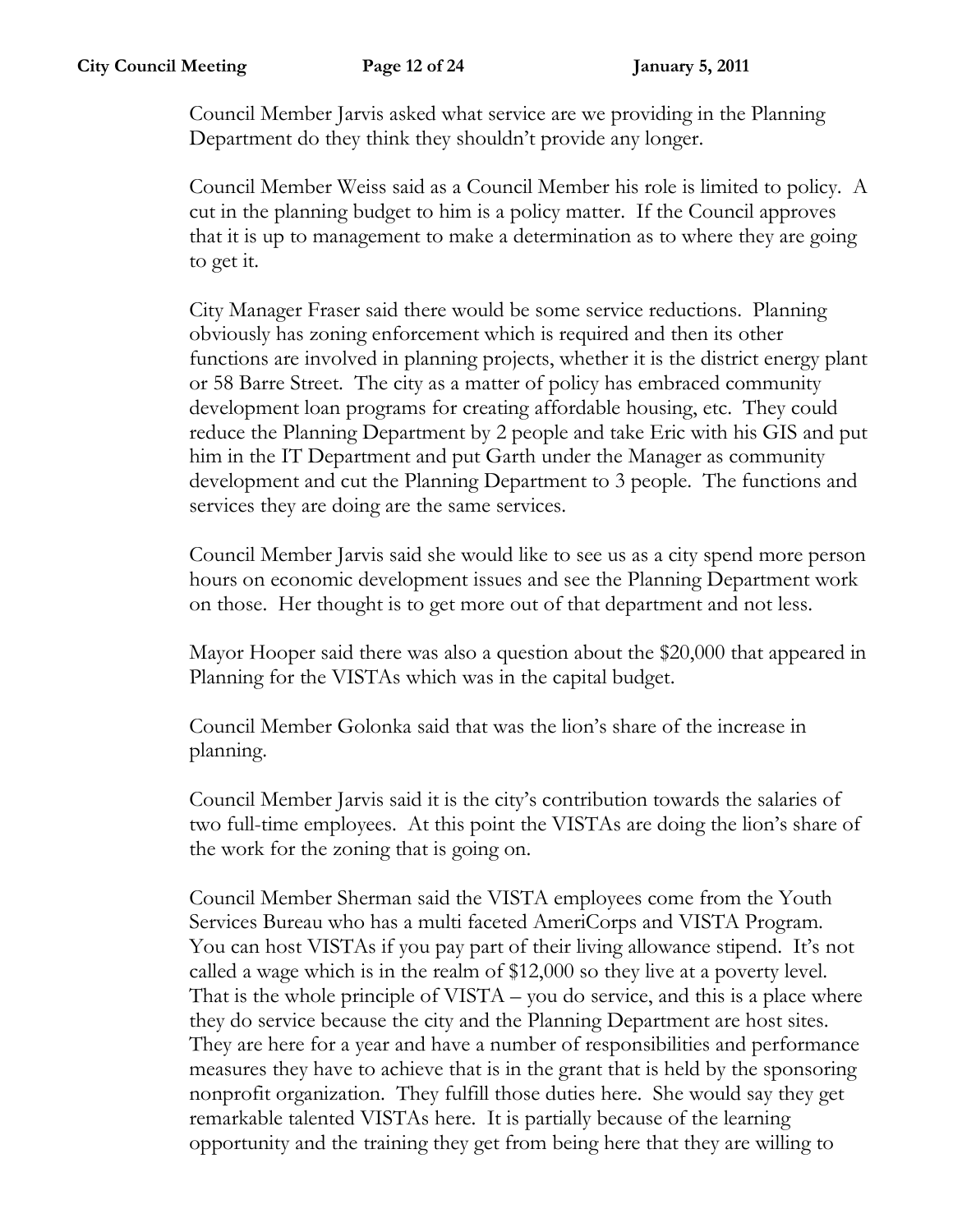invest in themselves and take this kind of pay in order to be here because it works really well for them to put on their resumes that they worked for the Planning Department in the City of Montpelier. Look at the women we had last year and the year before. This is the first year we have had two men, but they are amazing people who leap at the opportunity to work here.

Mayor Hooper said one has a BA in Planning and the other has a Master's in Planning.

City Manager Fraser said more to the policy matter, they had included funds prior in the capital plan for the creation of the Master Plan feeling the Master Plan is a 5-year document and it was a longer term project with a completion date. Prior to Gwen's coming here they had always included some funds in years past for consultants to assist with the master planning, and that is where these VISTA matching funds have been included in the capital plan. The only reason he moved it this year was recognizing we had capital projects that were more traditional capital projects but now they are really spending the bulk of their work on the zoning and taking the results of the Master Plan and conducting community meetings to draft the rezoning. From his perspective the process of working on zoning and drafting zoning was an operating cost in the Planning Department. That is something that really isn't a capital project but a little more fluid that a Planning Department does. This was support costs, and a good bargain. There used to be an additional staff planner in that department. There was one more planning professional that has been reduced during his time here. If they didn't have them he can't imagine they would make the progress they need to make on the zoning.

Council Member Golonka said this seems to be a core function of any city government in terms of rewriting the zoning rules and we seem to be using it as an education tool for VISTA. Are we duplicating the work to some extent with our Planning Department overseeing this on such a major project? He understands the enVision plan because that seemed to be more interactive with the community. He is concerned this is a core function they are farming out to interns. He wants to make sure there is value involved.

City Manager Fraser explained their education come from going through the process and the work they are doing. They are handling and facilitating the community meetings that we would be paying a staff member to do.

Council Member Jarvis explained VISTA is also staffing the Senior Center's Coordinating Committee and Housing Task Force meetings.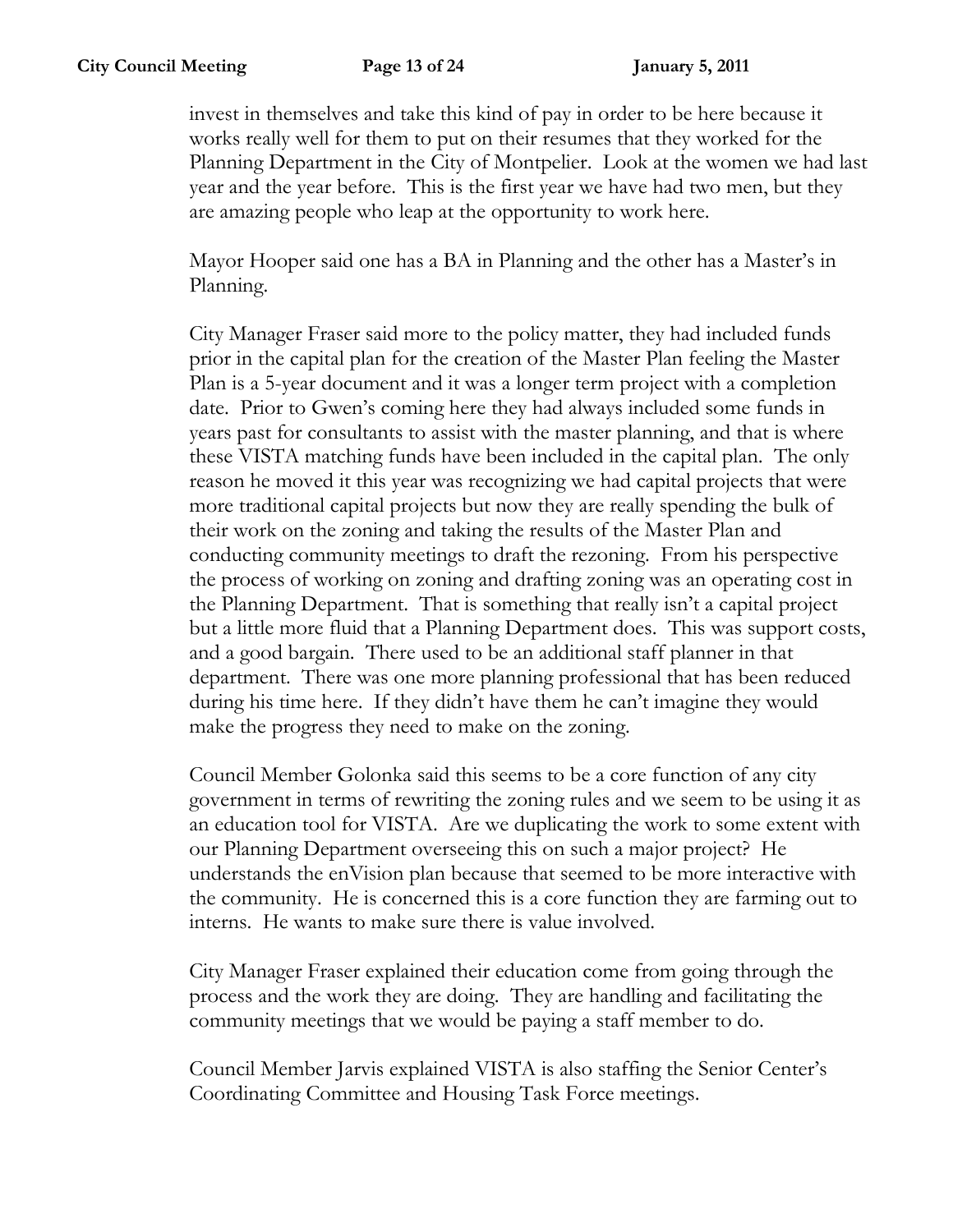Mayor Hooper said she thinks they bring tremendous value to the community and are extremely well qualified people we would probably consider hiring as full time Planning Department staff and we are getting them at a bargain price for great service.

Mayor Hooper said the tax status of 58 Barre Street housing units they received a memo from Garth. Regarding the DPW purchase of street lights they are having discussions with Honeywell and they may use Efficiency Vermont. They hope to buy the lights from Green Mountain Power and contract with them for the maintenance. The other savings is where you can move street lights.

City Manager Fraser reported they need to spend more on trash removal during the summer, especially for big events. They have budgeted for the same level of services as the prior years.

Mayor Hooper said it is a problem. There is overflowing trash in the summer time.

Council Member Golonka asked if they should raise the vendors' license fees to pay for that.

Director of Public Works Law said their number for trash and recycle barrels is \$11,000 a year. That is 42 barrels picked up twice weekly during the summer months and additional times as necessary. The contractor the city has does make trips around the city. They are disposed of down at the DPW garage which is another \$2,000 for the pick up. There are 17 barrels maintained during the winter and there is \$1,100 for additional pickup during the summer months.

They talked about the water rates and agreed to put fluoridation on as an agenda item. Todd said he had received a call from the Department of Health in Burlington who are advocating for fluoridation and have heard from sources that the city is considering this. They would advocate for the use of fluoride.

They have a new bucket loader in the equipment fund in the budget. The bucket loader and sweeper have been included in the budget with funding over two years. The bucket loader is 15 years old and was scheduled to be replaced in 2008.

Mayor Hooper said there are several underlying policy questions regarding equipment purchases. Should there be an equipment fund that is managed as we do a capital fund? We haven't had the same sort of discipline with the equipment plan as they have had with the capital plan. Tonight's discussion is if they want to buy the bucket load and sweeper.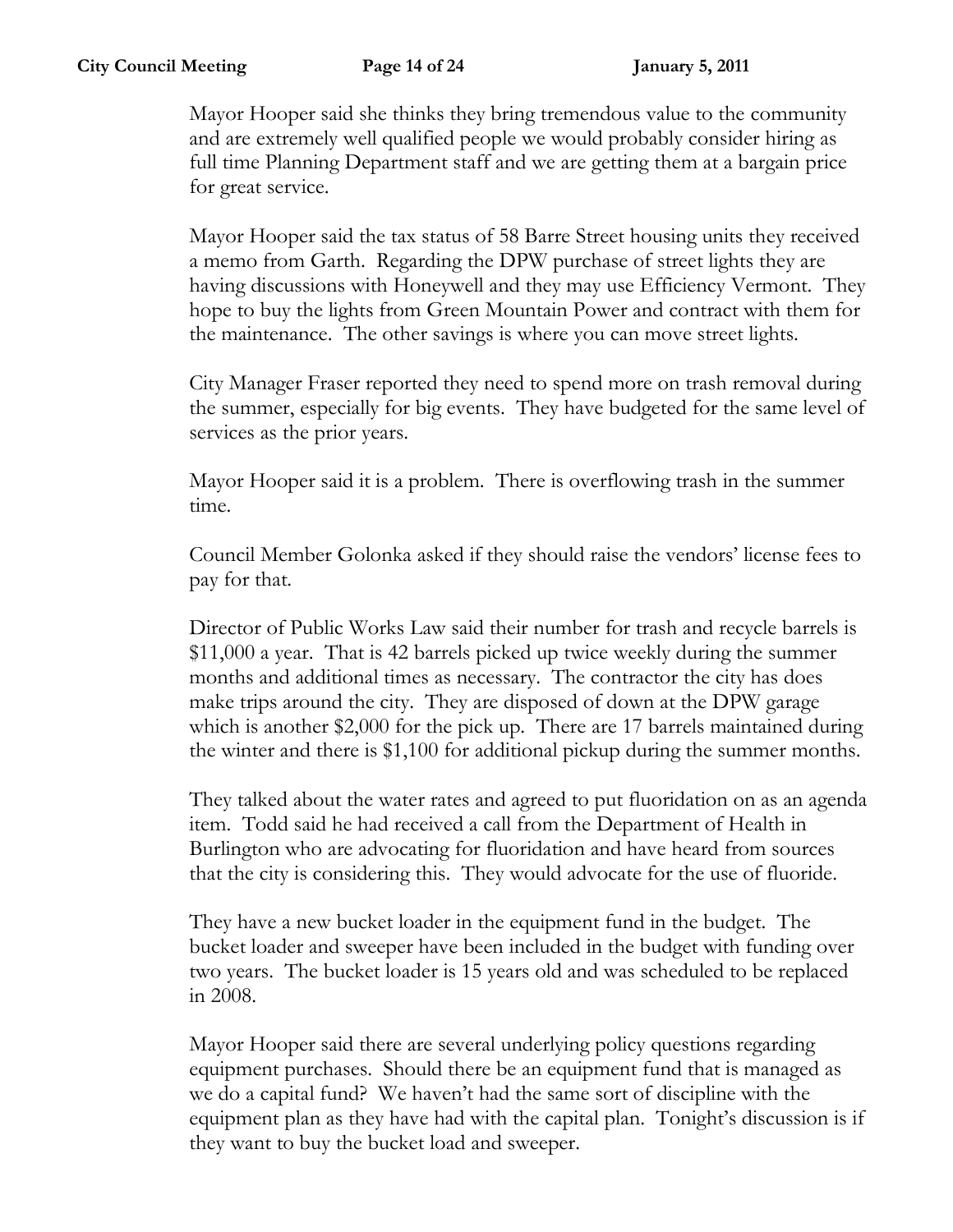Council Member Weiss told the Council they need to think outside the box. They could set up a for profit corporation. Tom is saying we don't get any depreciation. If there was a for profit corporation or business that would work with them under the new federal tax law if you buy a piece of equipment this year you could get 100 percent depreciation allowance and we could save a fortune if we could buy under those conditions instead of a nonprofit municipality.

Public Works Director Law said they get a municipal discount when they purchase the equipment from a vendor.

Mayor Hooper said the question for tonight is whether they are going to spend \$163,000 on equipment which covers the sweeper, bucket loader and the third payment on the grader. This is also proposing the beginning of the vactor purchase. Council Members agreed to this.

City Manager Fraser said the wastewater treatment position was just raised. They think they can reduce a position there. That would help the sewer fund.

In the capital budget the ADA improvement is \$10,000. This is to try to maintain the city's effort to come into ADA compliance. There is some discussion about on street parking in the Library area. There are also other improvements in the buildings that aren't fully articulated yet, particularly for City Hall.

There is the question about the \$10,000 for the downtown use. City Manager Fraser said they have typically allocated \$10,000 for a downtown project in which they have allowed Montpelier Alive to have some input on how that is used. There is a notion floated by Montpelier Alive to do some work out back.

Council Member Golonka said he likes the idea of putting \$10,000 aside each year for downtown development but it is similar to the Housing Trust Fund where it could build up and there is an application process.

Council Member Jarvis would like to see some of that money moved somewhere else or dedicated to City Hall signage. She went on to say that it is not just aesthetics but an accessibility issue and communication with the public.

Mayor Hooper said they are leaving \$10,000 in and there will be direction on how it is going to be used.

Council Member Weiss said he is withdrawing all of the examples and is asking the City Manager as a policy matter to identify alternatives as to how he can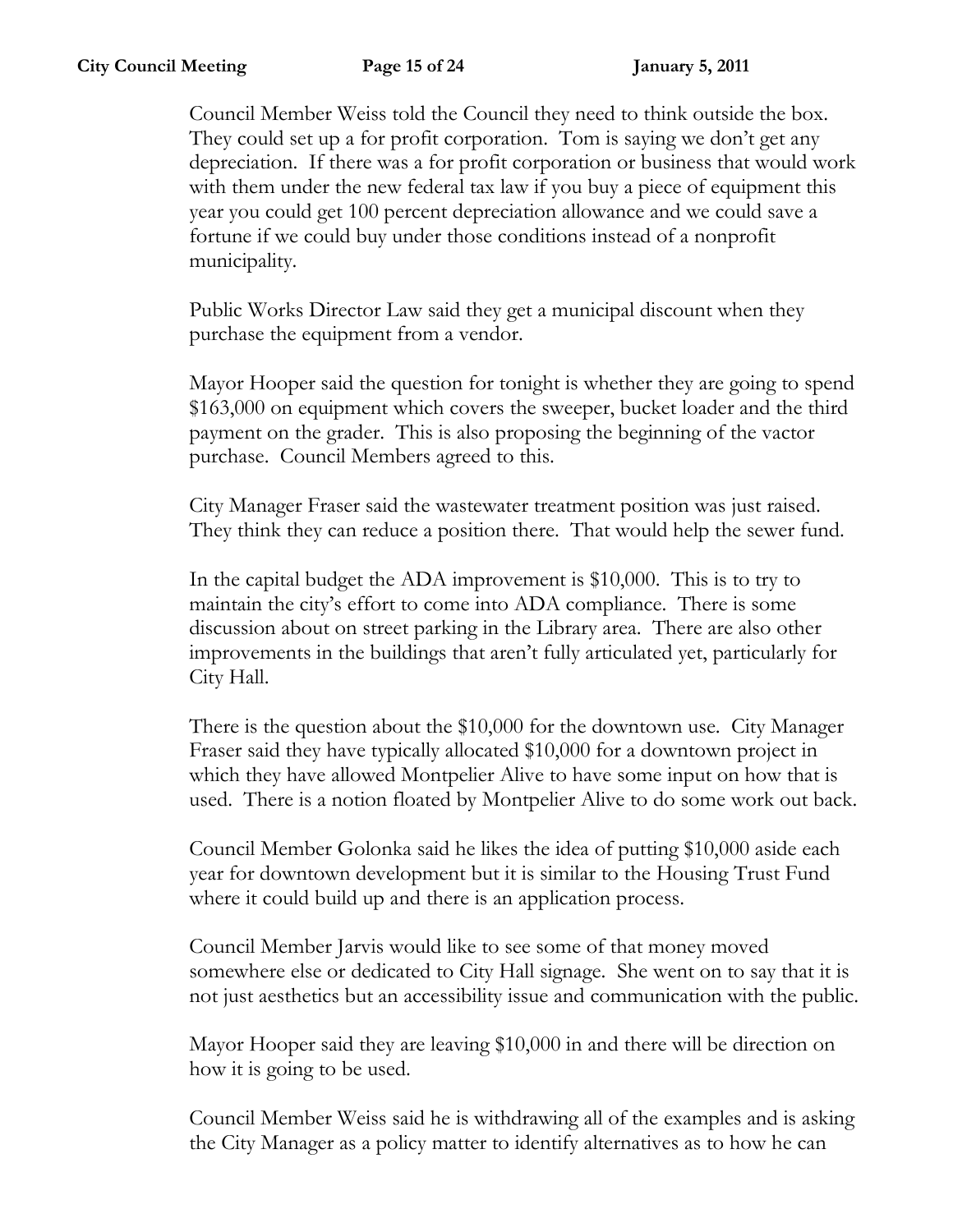reduce the operating budget by \$240,000 but include an opportunity for economic development.

Mayor Hooper asked if the Council wanted the City Manager to find an additional \$240,000 out of the capital and operating budgets or do they want to continue down to the bottom of the memo. We are only half way through the cuts.

Mayor Hooper said there is a proposal for December  $15<sup>th</sup>$  for Montpelier Alive for a 20 percent reduction of funding for other parts of town.

City Manager said in order to maintain the downtown designation the city has to do certain services and maintain certain activities. He doesn't know if they are prohibited by law from doing other things.

Mayor Hooper suggested it is totally appropriate to look at how they support the commercial activities of the River Street area. It is an area they have neglected and failed to pay proper support of. This community at the direction of the City Council went through a two year planning process to consider what the proper steps and what the proper context was for providing support for the downtown. It was a very thoughtful and engaging of the downtown community process and came up with a good plan. She believes they need to do the same sort of thoughtful support and build the context for doing that sort of work rather than saying here is \$4,000 and go do something. In the case of the downtown organization there is a nonprofit organization which is tasked with carrying out that sort of economic and community development efforts. What is the plan? How are they sure it is going to multiply and become something else?

Council Member Weiss said this budget doesn't go into effect until July  $1<sup>st</sup>$  and it lasts for 12 months. There are 18 or 19 months to do what she is suggesting. He is just asking that some money be set aside so they can have this discussion with a result.

Council Member Jarvis said she wouldn't change the allocation but give some strong direction and support. It is the Montpelier Business Association's and Montpelier Alive supports that entity. We can provide some leadership and support in efforts of engaging the entire business community in Montpelier in trying to figure out what needs are in different areas. It's as much about the Council doing some leg work and providing leadership as it is about them.

The arts grant program was discussed and no changes were made.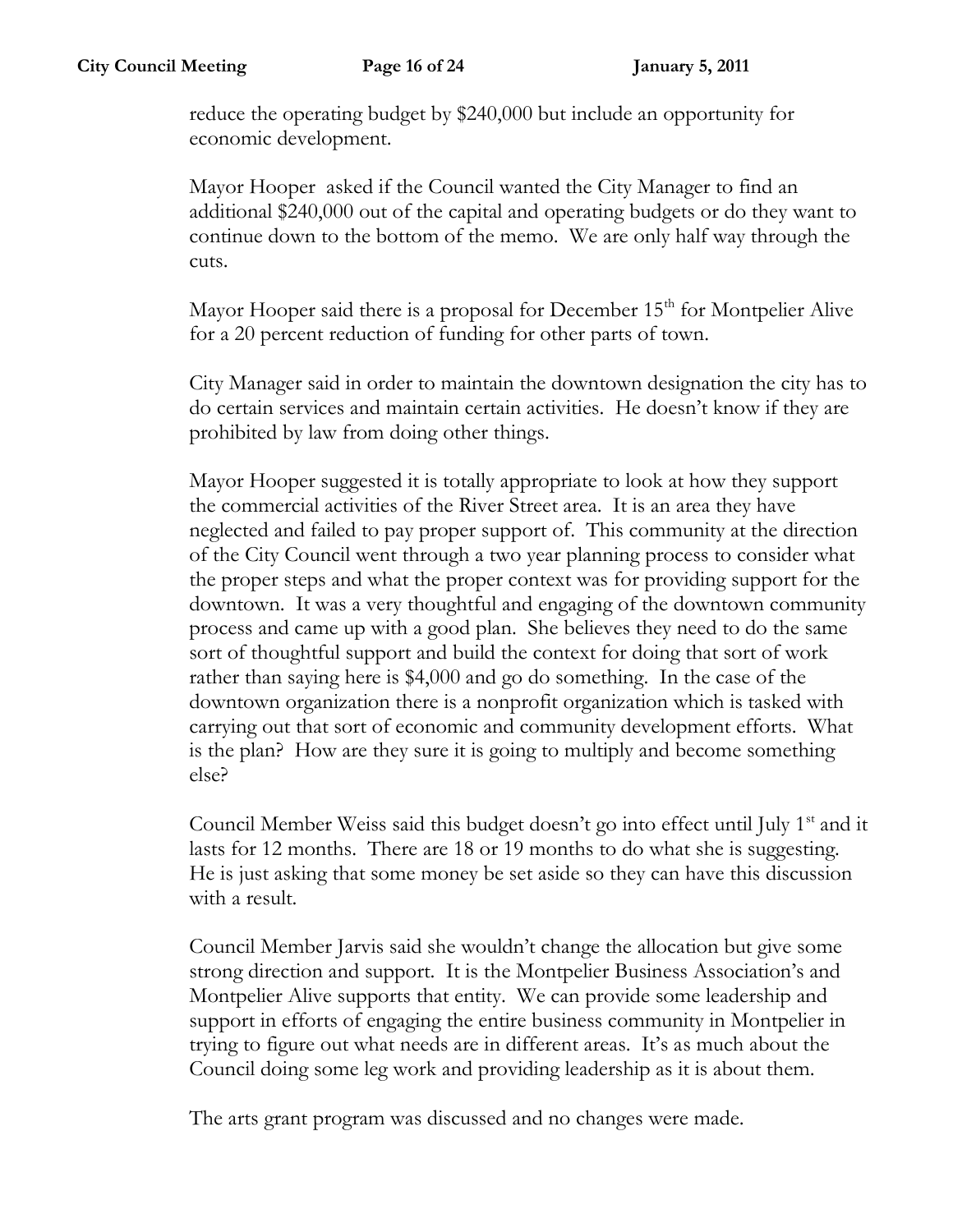The Community Justice Center, how much is allocation versus actual cost. Discussion followed on fees for service from court assigned cases.

Council Member Golonka said the suggestion the last time about the Community Justice Center's fees and the talk was to tack on an extra \$250 or whatever the cost to the City of Montpelier was for that service for court appointed type activities. He would be in favor of adding it as a revenue item and working up a fee schedule before July 1<sup>st</sup>.

Community Justice Center Director Byrd said the negotiation over what kind of fees they might be able to charge are in the negotiation stage. It is way premature to say we could put that as revenue because the city has no control over it. They can't charge for their reparative cases. These are the cases allowed because of the new legislation passed where judges can refer cases to reparative services without probation. It hasn't happened yet in Washington County but they are doing it in a couple of other counties.

Council Member Golonka said we should set some type of rate so when they do come to us that is what we charge or we don't do it. It doesn't seem fair to subsidize the state.

Mayor Hooper said the underlying problem is this is a judicial system and the City of Montpelier does not set rates for the judiciary. We could say we aren't participating and let's get rid of the Community Justice Center; that is something the city can do. The reason she is a strong support of the community justice center system is that it is a way to significantly diverting costs to the people of Montpelier as well as the people of the state so we need to make sure the people of Montpelier aren't picking up the rest of the costs for the people of the state. That is the policy issue we are struggling with here. It is significant issues in terms of the burdens that is being shifted, but let's do it in a way that is productive and really accomplishes the end result we want.

Emergency management has a very limited staffing position that we don't see in the budget this time. Are we under staffing our emergency management needs? This is the question she has about pushing back on all of the departments.

City Manager Fraser said emergency management is a high priority for the city. They find themselves in a quandary where there is a demand to find a sum of money to reduce but continue to do everything that is important. With the resources they have budgeted for the Fire Department they can accommodate this function. They have looked at some different ways of aligning the part time positions and doing things a little differently. They believe they can allocate the kind of time they were using to maintain that particular function which is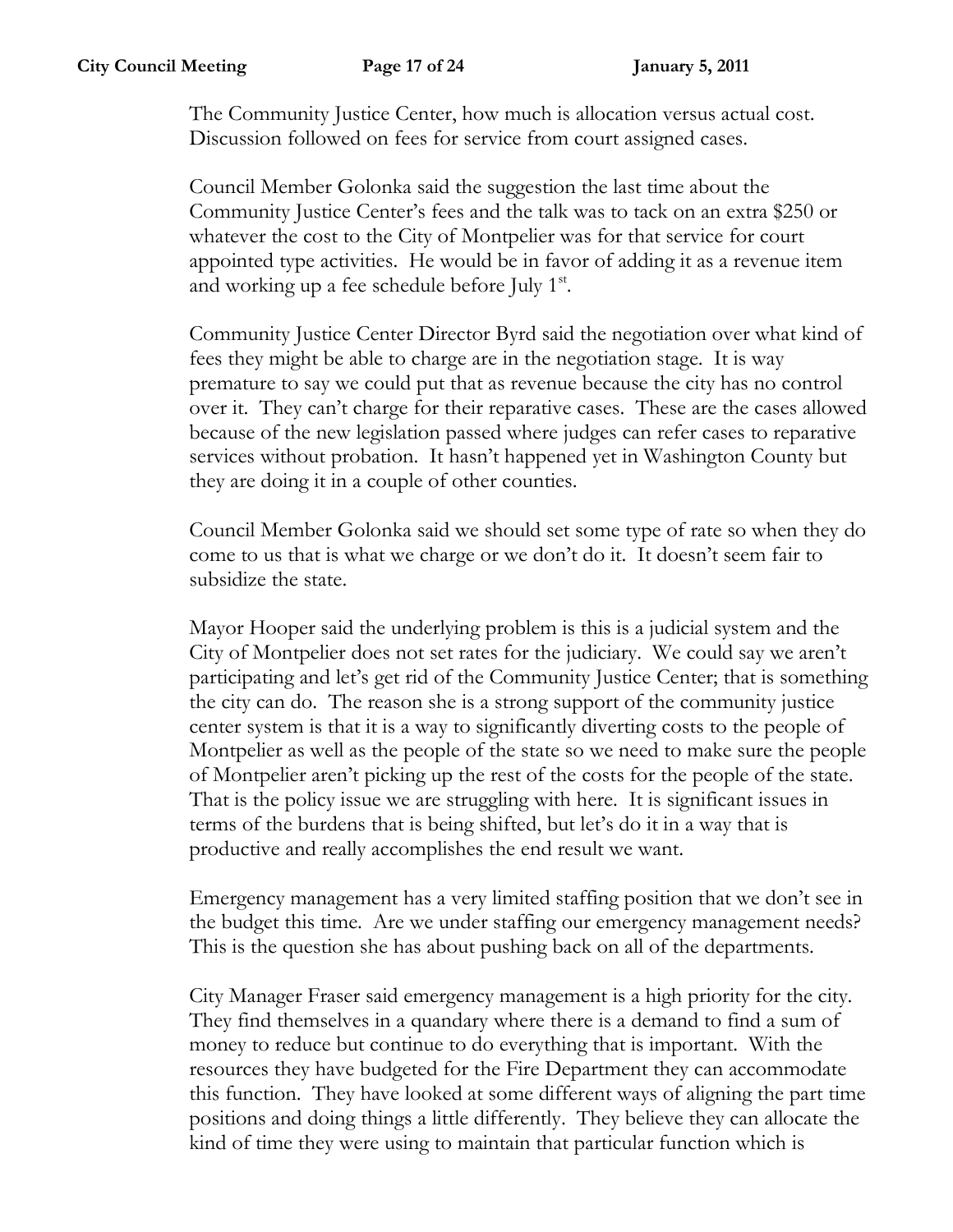keeping the lists updated and the data, etc. They are comfortable they can maintain that work.

Mayor Hooper said the larger policy question is how far they are stretching all of their departments to provide all of the services we are expecting and as a result she worries about the city's ability to do work and to meet the expectations of the community if we keep pushing back and asking them to do more with less. That is already in the budget.

Council pay – Council Member Weiss had suggested reducing and Council Member Sheridan suggested increasing it.

Council Member Sheridan proposed they put it on the ballot that Council and Mayoral pay be increased by \$2,000 each to be voted on by the people. If it goes down then the \$1,000 is still in the budget, and if it passes they would receive \$3,000.

City Manager Fraser said he didn't believe it was a charter requirement. He thinks it is on the ballot because the Council felt uncomfortable setting their own pay. The school board commission salary is handled the same way.

Mayor Hooper asked if that wasn't like what they were doing for the Library for the longest time where there was some in the budget and some on the ballot.

City Manager Fraser said in the charter it does say the Mayor and Council Members shall receive as compensation for their services such sum as shall be voted to them at the Annual City Meeting of each year.

Council Member Weiss said the night they spent with folks who testified regarding the proposed 1% increase one of the speakers make a great remark. What she said was that this would be a symbolic gesture on the part of the Council to reduce its compensation for one year, and he thinks she's right. Her point of reference was state government and others are tightening up and taking reductions. Maybe for this time the Council wants to reduce its worthy compensation.

Council Member Sheridan said his response to the person would be if they had gone 20 years without a raise. He highly doubts that anybody has gone 20 years without a raise.

Mayor Hooper said one of the underlying policy questions for her is the desire to attract a diverse group of people to the City Council and we certainly don't do it based on the pay. We are very fortunate in the array of backgrounds and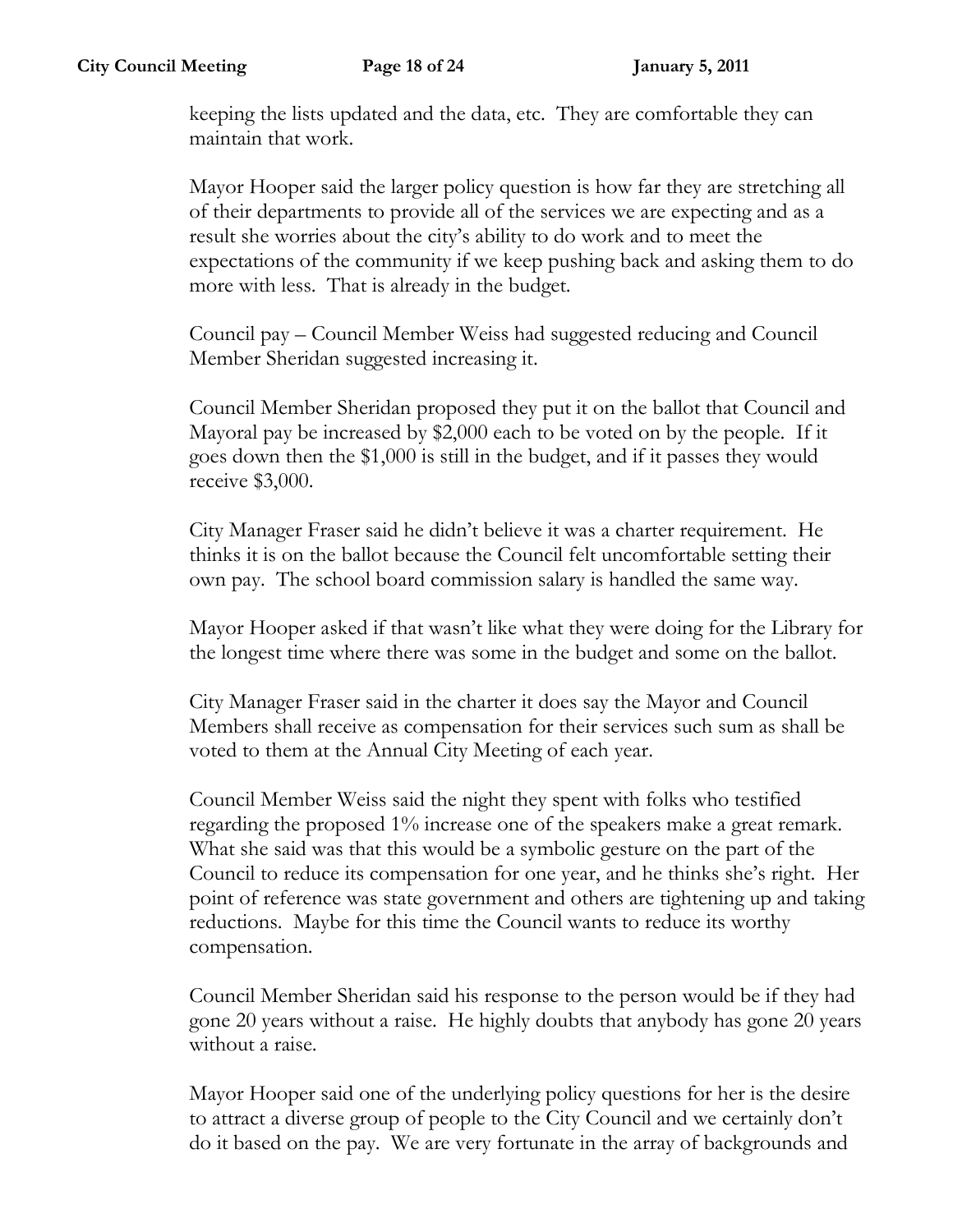experience and demographic on the City Council now. We are one of the few City Councils that in fact have young children. Her concern is that it is only a certain group of people who can afford to do this. If you were paying for babysitting some people would not be able to do this. It is much more important to have qualified representative people of the community and that means not asking them to pay to sit here by hiring babysitters and all of the other costs associated with being here.

Council Member Sheridan said for his 12 years he can guarantee he has been the only low income person that has ever sat on this Council, and that is one of the reasons you don't get low income people here. There aren't low income people sitting in the Legislature and certainly not in the federal government. The time the Council puts in and the grief they take deserves more than they are receiving. They haven't had a raise in over 20 years.

Mayor Hooper asked if the Council was interested in seeing an increase in the pay schedule for the Members of the Council, or do they want to see a reduction by half?

Council Member Golonka inquired if the League of Cities and Towns has a study of what other Councils around the state are receiving.

Council Member Jarvis said another option would be not to raise their salaries but to create some kind of fund that is available for someone who is paying for childcare or arrangements.

Council Member Sherman thanked Council Member Sheridan for his offer and said it shows great appreciation for the work they do, but this year and this economy they should stay where they are.

Mayor Hooper said they have the breakout of the personnel costs and audit costs.

City Manager Fraser said they had recommended a personal property reappraisal out of fund balance so it wouldn't affect the tax so they can either include it in the budget with revenue offset. It would be a follow up to get all of the property we are appraising equitable and current. In the end the revenue would go up. Hopefully the grand list would go up.

The Housing Trust Fund is in the budget for \$41,000 and the question was whether to increase it. That is an increase from last year. It is still at a half cent. They received a request from the Housing Task Force to increase it to \$82,000 which would be the full cent.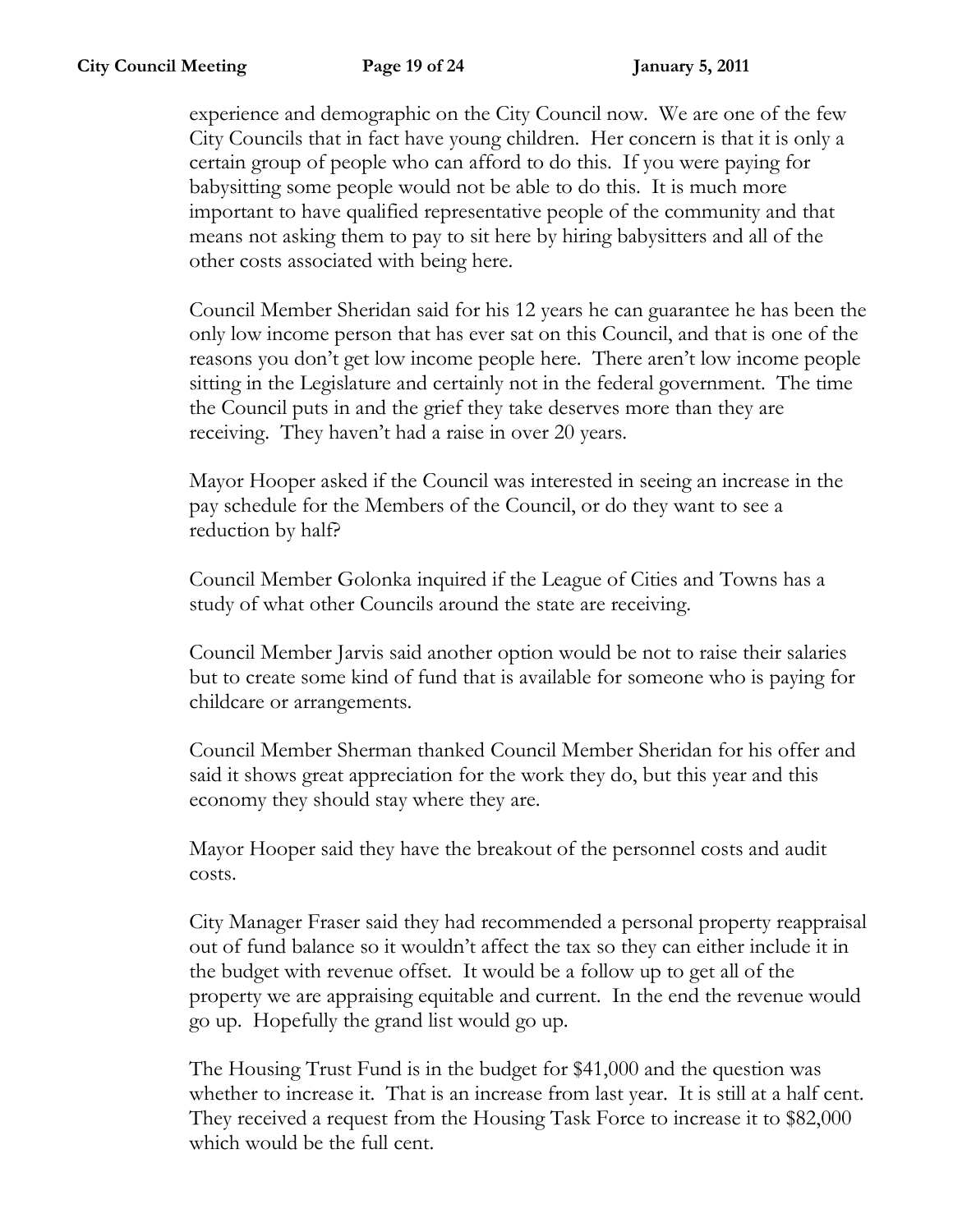Council Member Jarvis reminded the Council of their very goal they stated about doing what we can to grow the grand list and doing what we can to encourage residential development and residential growth. She would encourage the Council to do the whole penny of \$82,000. We aren't doing much else to encourage growth and this is a way to put our money where our mouth is. She would suggest they keep it inside the budget.

Council Member Sherman said they could put it back to \$52,000 where it was. That would be a good jump for them.

Mayor Hooper said it certainly has been used successfully to leverage housing.

Council Member Golonka said he was comfortable keeping it where Bill had put it in. He doesn't know if he is ready to add to it this year. They are jumping up \$15,000 so we are committing to increasing one more unit.

Council Member Sheridan said he would like to see half in the budget and half out for the voters.

Council Member Golonka said they did that with the Library and he doesn't want to get into the habit where we split things and don't make the decision. He has been part of the Housing Trust Fund Committee and is very pleased with what they have accomplished with it. When they have less money it tends to build up and then they get the good projects. They haven't had very good applicants for the smaller amounts. It is usually when they get a bigger piece. He doesn't want to raise it this year.

Mayor Hooper said she would very much like to go to \$82,000 on this and would like to support the spending for the circulator bus. Those are both significant investments we should be making in the community. She would suggest they stay with the \$41,000 because of the finances.

The next item on the list is the circulator route.

City Manager Fraser said his recommendation in the budget was that it goes on the ballot because it is a new and expanded service. The only thing in the budget is for the GMTA and the circulator route isn't included.

Council Member Weiss said he understands his logic. At a previous meeting they were talking about the guns the Police Department wants. The thought came up they could put in on the ballot as a special item and the Manager opposed that. Now he is saying they can put this on as a special item and he doesn't understand the distinction.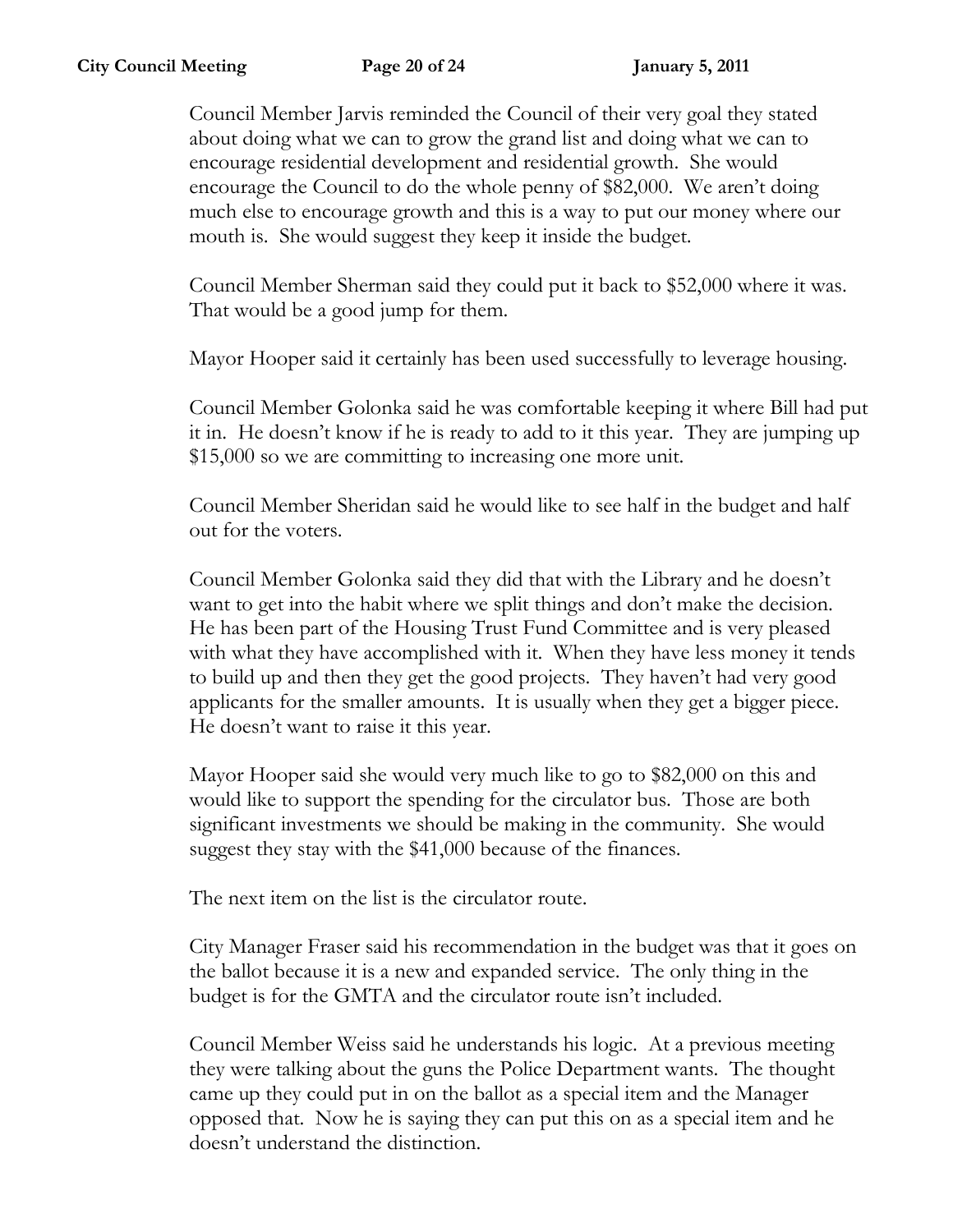City Manager Fraser said one is for operating equipment for a department the city runs, administers, operates and sets the policies and has administrative control. It is a tool used to provide a service that we already provide. We don't run GMTA and don't provide the service. We aren't the direct providers of this service and it is talking about a whole new service level to the community that we are going to ask the citizens to pay for. You could include it in the budget but he was trying to present the Council with a budget that kept the city's core services intact without going too far afield on the tax list. If there is a desire and the citizens want to embrace this new service then let them decide that.

Council Member Sheridan voiced concern that he doesn't think the citizens will know what they are voting on. They are going to think this is going through the neighborhoods and there will be disappointment when they find out it is a District 2 circulator. They are going to think they are going to have buses go through the neighborhoods.

City Manager Fraser said he would presume they would publish what the route was going to be with the stops. The city and GMTA would have an obligation to say this is what you are getting for \$41,000. This is the service you are purchasing.

Mayor Hooper said what concerns her about the discussion is they are not looking at the fundamental thing they are trying to accomplish with the bus service. Can you run a bus through neighborhoods? How do you change the way people get around our community? Is there an opportunity to deal with the large number of employees and students up on College Street and who are causing a considerable amount of congestion and concern in that neighborhood? Can you help them get downtown to their employment, etc.? This is about enabling some people to be able to live in their homes longer because they don't have to be relying on their ability to drive. In fact, they can use public transit and have more opportunities in their lives to be able to get around differently. There is a whole variety of societal goods we haven't talked about that could be accomplished with a Circulator Route. There was a presentation from the GMTA folks who were very excited because they were responding to something we had asked them to do. There are the economic development opportunities. We complain about the parking and congestion that is associated with it. This could potentially help with that. She is concerned about folks being able to stay in their homes and able to live independent lives longer. There are some interesting opportunities that are created for people who can't afford cars. They can get into the downtown and places of employment and play. Yes, it's a District 2 opportunity but in fact it is something for the whole community. There is Vermont College, NECI, all of the folks up there who are very much part of this community and need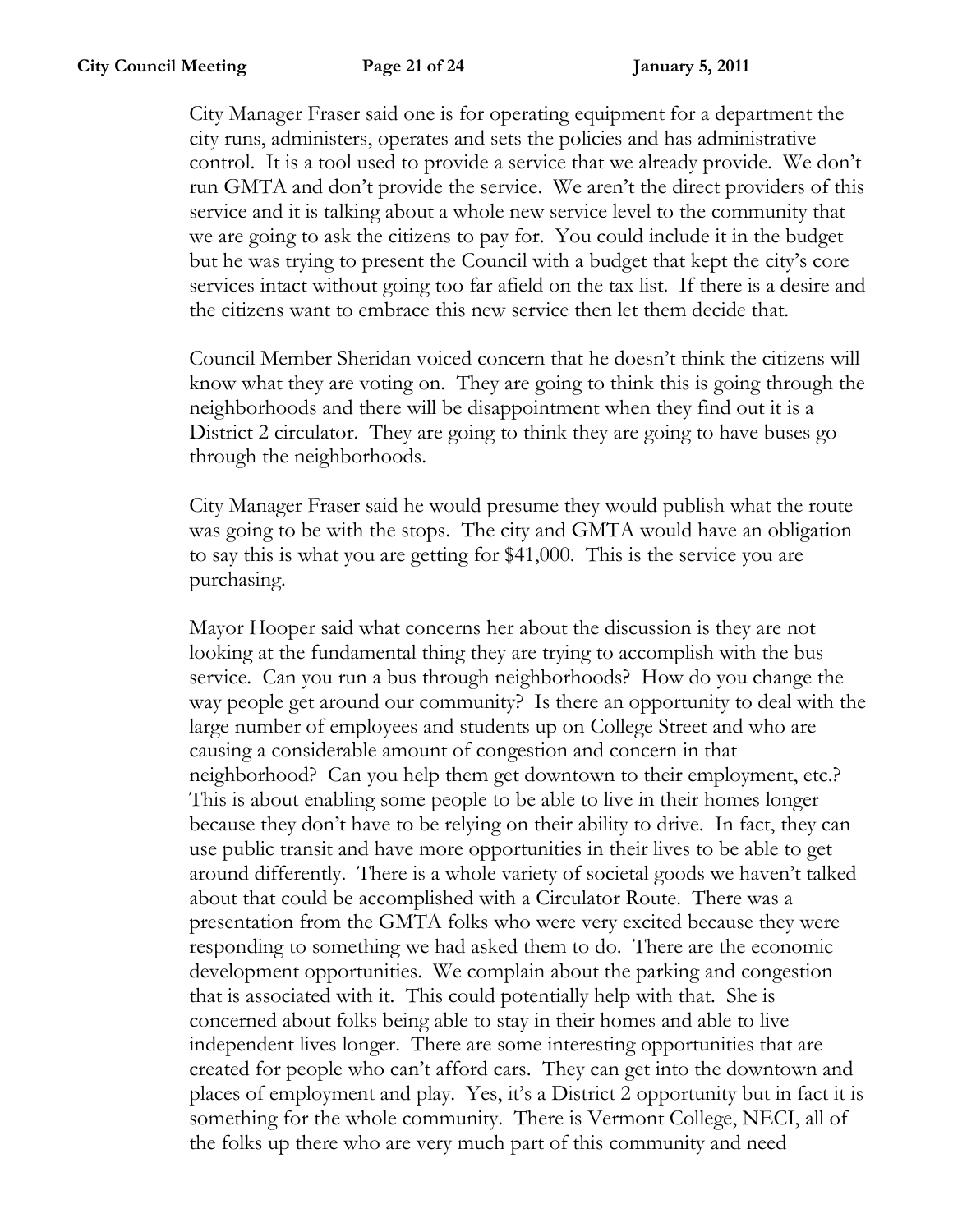alternative ways of getting around. There are people across the river that if they could figure out how to get the bus over there it would begin to connect that neighborhood to the downtown.

Council Member Golonka said he doesn't think they can afford this service. It is all of these little things we add on every single year and looking to more than double our contribution to it. We did that with the Community Justice Center. We are doing it with the Library. It just creeps up and all of a sudden there are hundreds of thousands of dollars in these extra services without a strategic plan in terms of what is the best use of Montpelier's money. He doesn't think they have the unlimited resources that we profess to have and it suddenly creeps in. He can't support it at this time and he doesn't want it as a ballot item.

Council Member Sheridan said he couldn' t support it either.

Mayor Hooper said the point about the "creep" is well taken. She thinks there is a social good here and it could really serve Montpelier.

Council Member Hooper said he thinks this is one thing they could find a number of people who would rather not add this issue.

Council Member Weiss said if they want this he knows precisely where they can take the amount from another account and balance it off and pay for the bus for one year. That is a social policy question.

Council Member Sherman said if it is on as an item that residents vote on it is up to them. This is important and is good for the city. It is out of the box and it is new, but it is the way of the future. If we are talking about more efficiency, less gas pollution, services for people who need shared services, parking pressure, etc. the way to the future is public transportation and moving more people for less. We have had a totally dysfunctional circulator that supposedly served the Legislature and this would build on that. It would be a study and starter. She thinks the people at GMTA or CCTA know how to put these together and it is worth having an experimental year to see what happens. Yes, it is a major educational program to let people know what they are getting and how to use it, but it would also transport our kids to school and maybe there will be a savings with that.

Mayor Hooper said she didn't feel there was enough support to put it on the inside of the ballot. The question is whether they want to put it on the ballot so people can vote on it. She reminded the Council that GMTA in bringing the proposal to the Council said they had an opportunity to get federal and state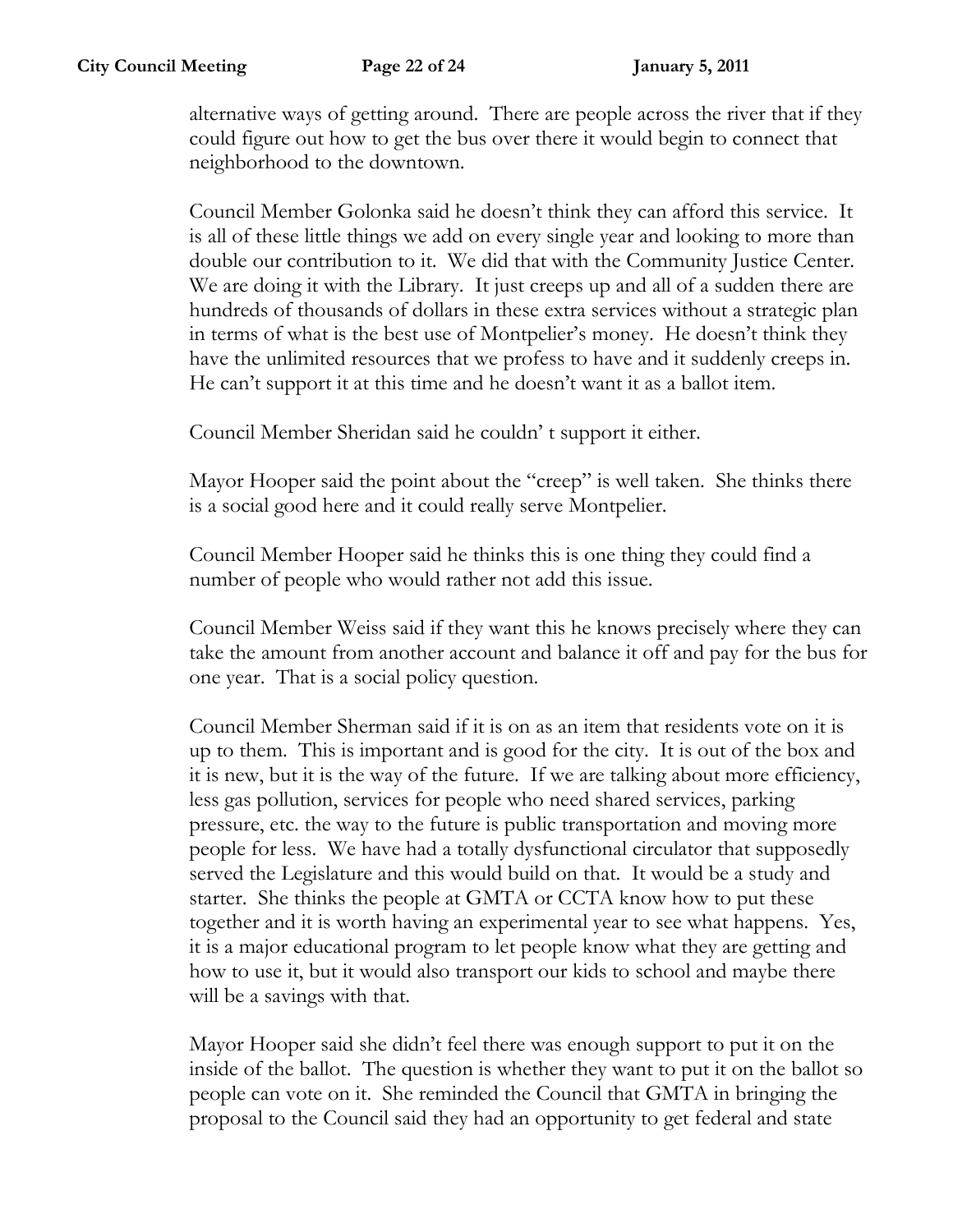money. If we don't take this it will be spent somewhere else and the money is gone. It is a three year grant.

Council Member Jarvis said the forum they had last May of community seniors identified nutrition and transportation as the two top needs of seniors in the community.

Council Member Sherman said this is certainly tied to the Senior Center. There are businesses willing to support it as well. National Life, the Co-op and other businesses so there could be other funding to lighten the city's burden.

Mayor Hooper asked if they wanted to put it on the ballot for people to vote on. Council Members Sheridan, Hooper and Weiss, and Golonka said no. There wasn't a majority to place in on the ballot.

The next item on the agenda is the cemetery. She is concerned they are not adequately investing in the infrastructure of the community. She is worried about the historic building they are not investing in.

Council Member Weiss agreed with the Mayor and hehad asked Superintendent Healy some specific questions about their rate chart. He was appalled at what the cemetery is giving away. You can buy a lot for \$400 and endowment care for \$240. He inquired if that was a total of \$640 and Superintendent Healy said the \$240 for endowment care is included in the \$400. He called Norwich University and their fees are generally higher than the city's. His recommendation is the Council asks the Green Mount Cemetery Commission to provide the Council with a listing of comparable rates for cemeteries in the area and see whether the city is average or low. He suspects they are low. If they could raise more money through those revenues some of it could be committed to meeting their facility needs.

The last item on the agenda is the Council on Aging.

City Manager Fraser said that is supposed to be coming in by ballot.

Finance Director Gallup said it came in so it would mean she would pull it from the budget because they are asking for \$5,000. The question in front of the Council is whether they are content with asking the staff to find us about \$24,000, enough to come in at zero percent increase in operating expenses, or do they want to look for \$240,000 additional reductions.